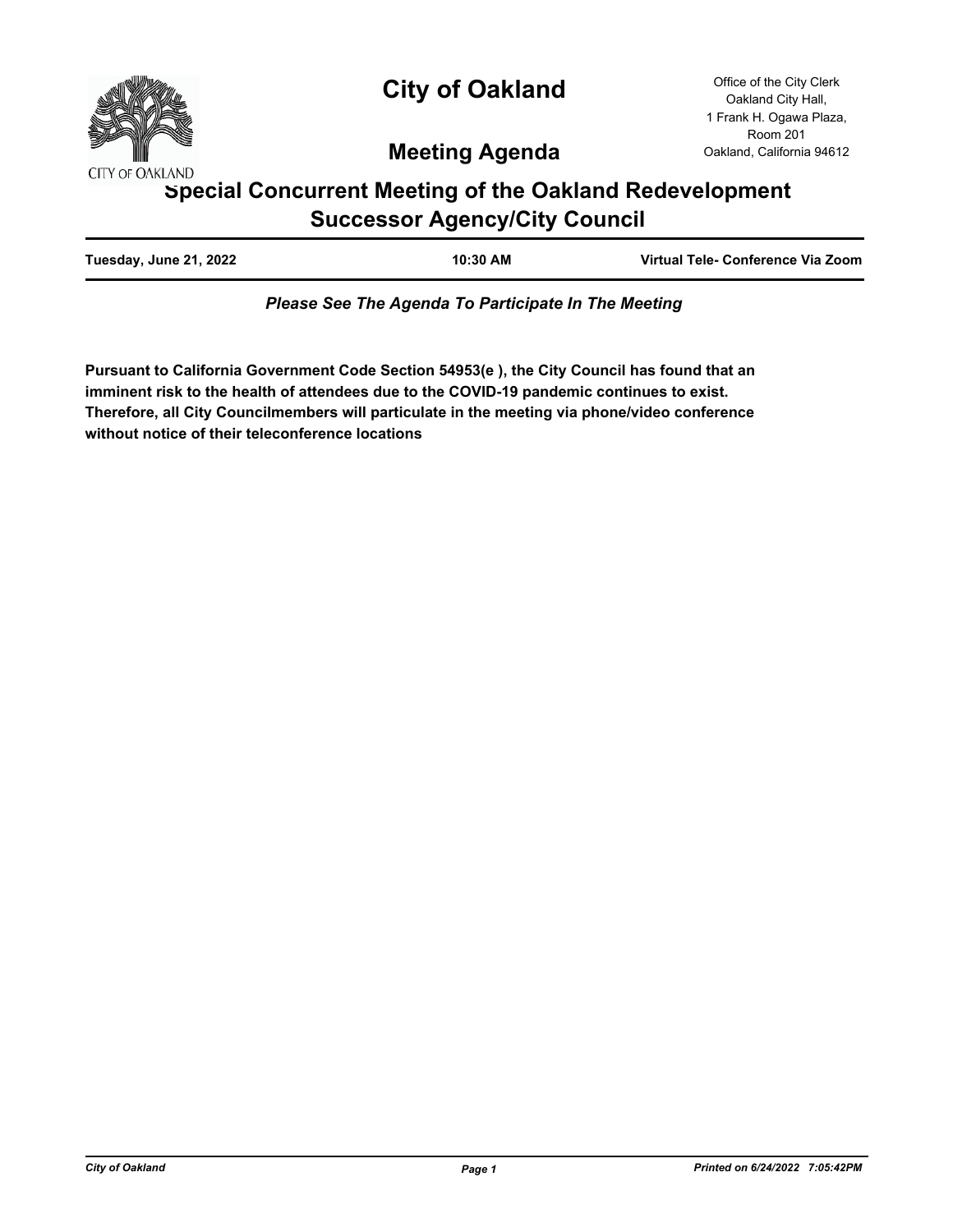#### **PUBLIC PARTICIPATION**

**The public may observe and/or participate in this meeting many ways.**

#### **OBSERVE:**

**• To observe, the public may view the televised video conference by viewing KTOP channel 10 on Xfinity (Comcast) or ATT Channel 99 and locating City of Oakland KTOP - Channel 10 • To observe the meeting online from the City's Agenda Meeting Calendar, at the noticed meeting time, please click on https://oakland.legistar.com/calendar.aspx and click on the "In Progress" link under "Video" for the corresponding meeting.** 

**• To observe the meeting by video conference, please click on this link:** 

**https://us02web.zoom.us/j/83313360429 at the noticed meeting time.**

**• To listen to the meeting by phone, please call the numbers below at the noticed meeting time: Dial (for higher quality, dial a number based on your current location):US: +1 669 900 6833 or +1 253 215 8782 or +1 346 248 7799 or +1 929 436 2866 or +1 301 715 8592 or +1 312 626 6799 or 833 548 0282 (Toll Free) or 877 853 5247 (Toll Free) or 888 788 0099 (Toll Free) or 833 548 0276 (Toll Free) Meeting ID: 833 1336 0429** 

**If asked for a participant ID or code, press #.** 

#### **COMMENT:**

**ALL PUBLIC COMMENT ON ACTION ITEMS WILL BE TAKEN AT THE BEGINNING OF THE MEETING UNDER ITEM 1. COMMENT FOR ITEMS NOT ON THE AGENDA WILL BE TAKEN UNDER OPEN FORUM AT THE END OF THE MEETING**

**There are three ways to submit public comments.** 

**• eComment. To send your comment directly to Council members and staff BEFORE the meeting starts please click on https://oakland.legistar.com/calendar.aspx and click on the "eComment" link for the corresponding meeting. Please note that eComment submission closes five (5) minutes before posted meeting time.**

**• To comment by Zoom video conference, click the "Raise Your Hand" button to request to speak when Public Comment is being taken on a eligible agenda item at the beginning of the meeting. You will be permitted to speak during your turn,allowed to comment, and after the allotted time, re-muted. Instructions on how to "Raise Your Hand" is available at: https://support.zoom.us/hc/en-us/articles/205566129 - Raise-Hand-In-Webinar.**

**• To comment by phone, please call on one of the above listed phone numbers. You will be prompted to "Raise Your Hand" by pressing "\*9" to speak when Public Comment is taken. You will be permitted to speak during your turn, allowed to comment, and after the allotted time, re-muted. Please unmute your self by pressing \*6.**

**If you have any questions, please email the Agenda Management Unit at cityclerk@oaklandca.gov**

**- Office of the City Clerk**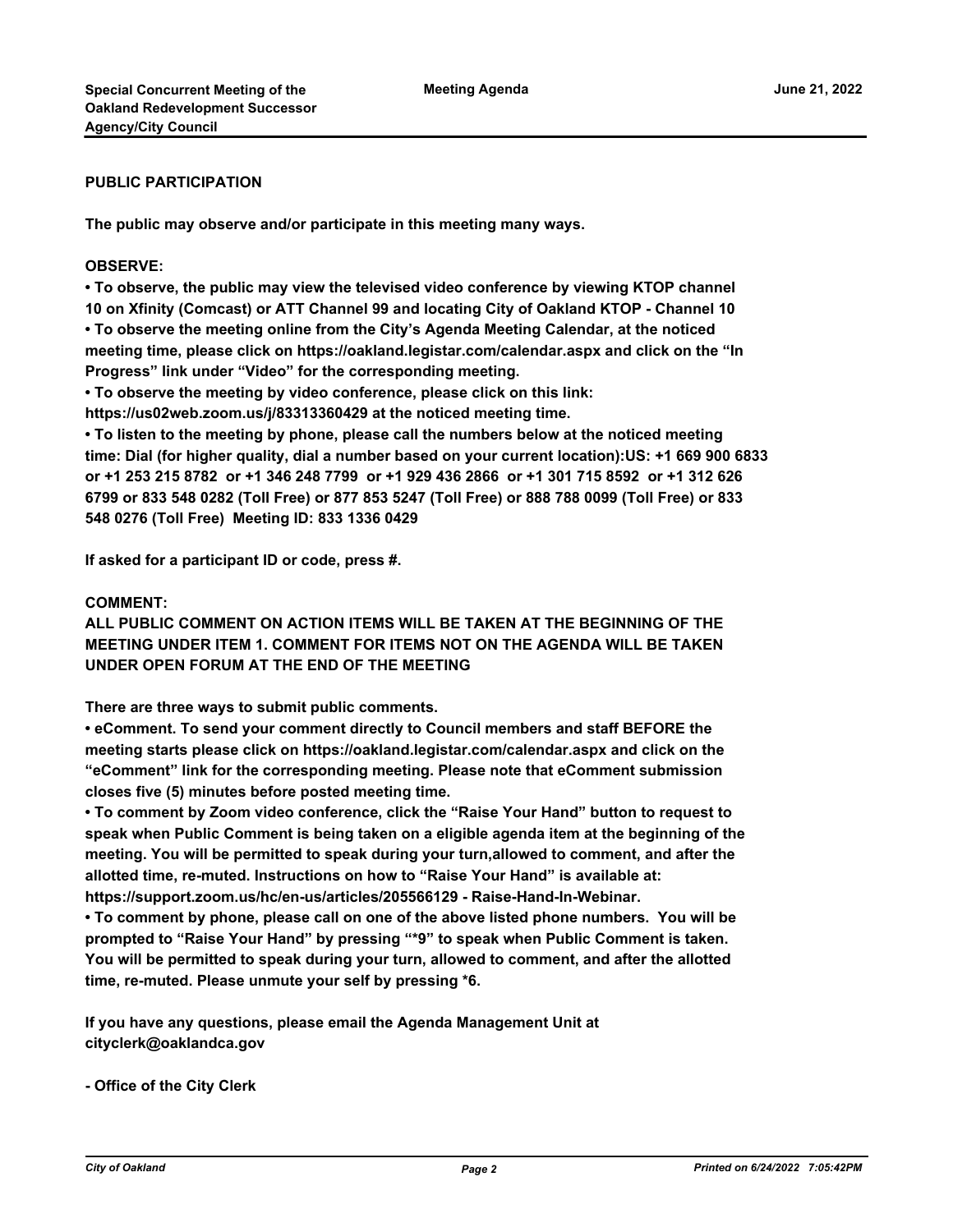### **ROLL CALL / CITY COUNCIL**

*COUNCILMEMBERS: Councilmember Carroll Fife, District 3; Councilmember Noel Gallo, District 5; Councilmember Dan Kalb, District 1; Vice Mayor Rebecca Kaplan, At Large; Councilmember Treva Reid, District 7; Councilmember Loren Taylor, District 6; President Pro Tempore Sheng Thao, District 4; Council President Nikki Fortunato Bas, District 2;*

**ACTIONS ON SPECIAL ORDERS OF THE DAY (Ceremonial Presentations, Reports/Presentations From The Mayor, Council Acknowledgements/Announcements):**

**MODIFICATIONS TO THE AGENDA AND PROCEDURAL ITEMS (Requests To: Reschedule Items From Consent To Non-Consent To The Next Council Agenda, Speak On Consent Calendar, Register Votes, Change Order Of Items, Reconsiderations, Pull Items Held In Committee**

**1 PUBLIC COMMENT: COMMENTS ON ALL ITEMS EXCEPT PUBLIC HEARINGS WILL BE TAKEN AT THIS TIME. COMMENTS FOR ITEMS NOT ON THE AGENDA WILL BE TAKEN DURING OPEN FORUM**

### **2 CONSENT CALENDAR (CC) ITEMS:**

Subject: Declaration Of A Local Emergency Due To AIDS Epidemic From: Office Of The City Attorney Recommendation: Adopt A Resolution Renewing And Continuing The City Council's Declaration Of A Local Emergency Due To The Existence Of A Critical Public Health Crisis With Regard To The Human Immunodeficiency Virus ("HIV")/Acquired Immunodeficiency Syndrome ("AIDS") Epidemic **2.1** [22-0497](http://oakland.legistar.com/gateway.aspx?m=l&id=/matter.aspx?key=33417)

[View Legislation](http://oakland.legistar.com/gateway.aspx?M=F&ID=5a9ea654-97b4-4251-ad7a-326369095a26.pdf) *Attachments:*

[89250 CMS](http://oakland.legistar.com/gateway.aspx?M=F&ID=16e21e29-e0f1-4e29-872a-5057123e08eb.pdf)

Subject: Declaration Of Medical Cannabis Health Emergency From: Office Of The City Attorney Recommendation: Adopt A Resolution Renewing The City Council's Declaration Of A Local Public Health Emergency With Respect To Safe, Affordable Access To Medical Cannabis In The City Of Oakland **2.2** [22-0498](http://oakland.legistar.com/gateway.aspx?m=l&id=/matter.aspx?key=33418)

[View Legislation](http://oakland.legistar.com/gateway.aspx?M=F&ID=c1abe883-5203-4bee-bd68-435e3d280a17.pdf) *Attachments:*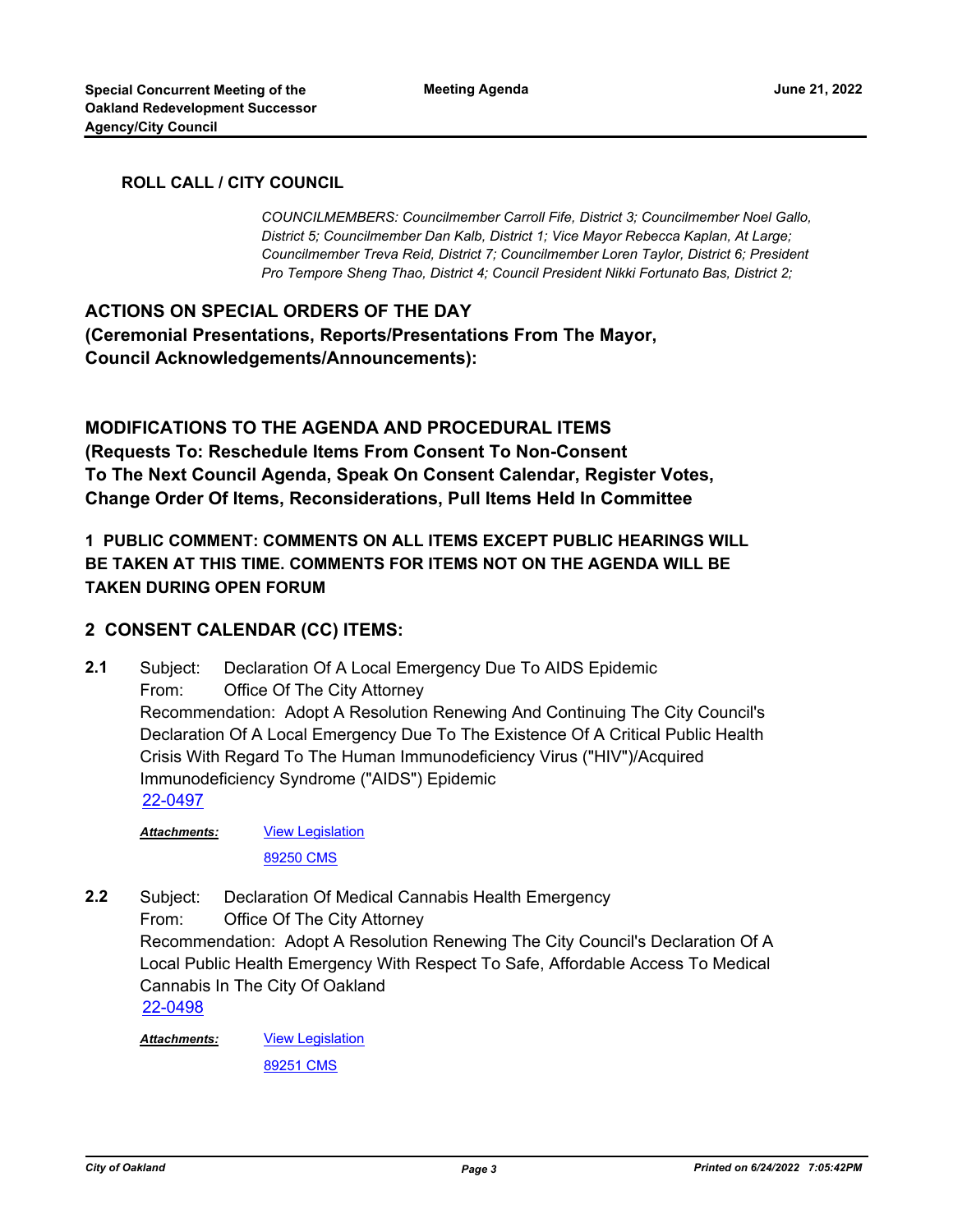Subject: Declaration Of A Local Emergency On Homelessness From: Vice Mayor Kaplan Recommendation: Adopt A Resolution Renewing And Continuing The City Council's Declaration Of A Local Emergency Due To The Existence Of The City's Homelessness **Crisis 2.3** [22-0499](http://oakland.legistar.com/gateway.aspx?m=l&id=/matter.aspx?key=33419)

[View Legislation](http://oakland.legistar.com/gateway.aspx?M=F&ID=963dca3c-35b0-45e7-97a7-af4509789ab2.PDF) [89252 CMS](http://oakland.legistar.com/gateway.aspx?M=F&ID=f012d807-3a11-470e-b4d3-683af274082e.pdf) *Attachments:*

Subject: Teleconference Meetings Of The City Council From: Office Of The City Administrator's Recommendation: Adopt A Resolution Renewing And Continuing The City Council's Determination That Conducting In-Person Meetings Of The City Council And Its Committees Would Present Imminent Risks To Attendees' Health, And Electing To Continue Conducting Meetings Using Teleconferencing In Accordance With California Government Code Section 54953(E), A Provision Of AB-361 **2.4** [22-0500](http://oakland.legistar.com/gateway.aspx?m=l&id=/matter.aspx?key=33420)

[View Legislation](http://oakland.legistar.com/gateway.aspx?M=F&ID=64aa4014-8516-41ea-83bf-bb95fda32fe6.pdf) [89253 CMS](http://oakland.legistar.com/gateway.aspx?M=F&ID=1a0fce7e-c785-4d0f-8e2d-5350100c0ca8.pdf) *Attachments:*

Subject: Resolution Honoring Doryanna M. Moreno From: Office Of The City Attorney Recommendation: Adopt A Resolution Honoring And Commending Doryanna M. Moreno For Over 33 Years Of Exemplary Service To The City Of Oakland **2.5** [21-0677](http://oakland.legistar.com/gateway.aspx?m=l&id=/matter.aspx?key=32602)

[View Legislation](http://oakland.legistar.com/gateway.aspx?M=F&ID=f39a6940-6391-4b06-8a1e-e8d96138a38b.PDF) *Attachments:*

[89254 CMS](http://oakland.legistar.com/gateway.aspx?M=F&ID=55de79a6-884a-44e0-b7ce-bd2936805a01.pdf)

Subject: Celebrating Director Ryan Russo For His Service To The City Of Oakland From: Council President Bas Recommendation: Adopt A Resolution Celebrating Oakland Transportation Department Director Ryan Russo For His Service To The City Of Oakland **2.6** [22-0491](http://oakland.legistar.com/gateway.aspx?m=l&id=/matter.aspx?key=33411)

**[View Legislation](http://oakland.legistar.com/gateway.aspx?M=F&ID=e5432156-914f-41d0-a4b7-d4087158d55b.PDF)** *Attachments:*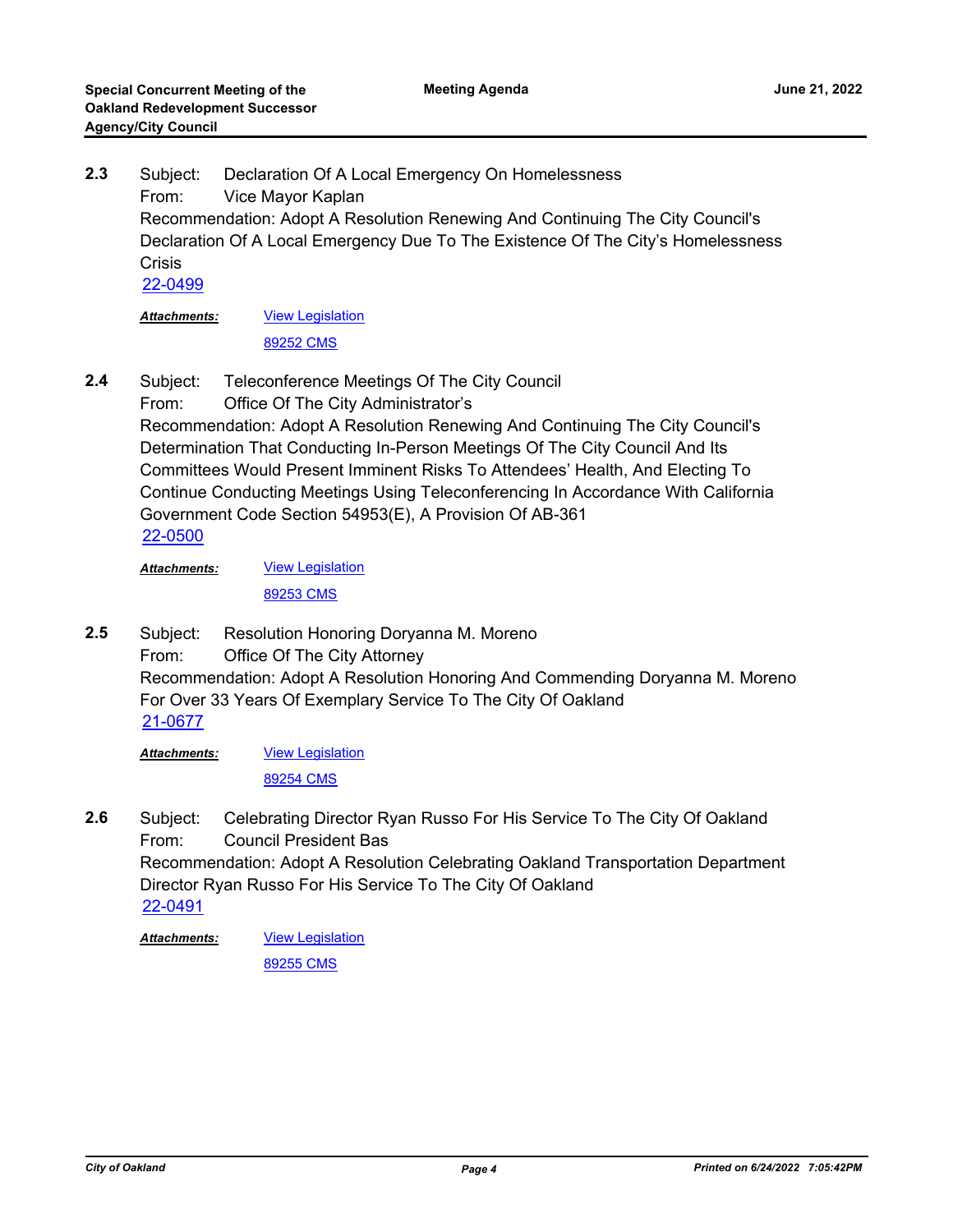Subject: Resolution Honoring Dondria L. Morgan From: Office Of The City Attorney Recommendation: Adopt A Resolution Honoring And Commending Dondria L. Morgan For Over 21 Years Of Dedicated Service To The City Of Oakland **2.7** [22-0494](http://oakland.legistar.com/gateway.aspx?m=l&id=/matter.aspx?key=33414)

[View Legislation](http://oakland.legistar.com/gateway.aspx?M=F&ID=dad35385-8c15-46bf-b1e3-ac7279363323.PDF) *Attachments:*

[89256 CMS](http://oakland.legistar.com/gateway.aspx?M=F&ID=bcca6145-cb81-433f-95c4-5fa5273087a3.pdf)

## **2.8 The Item regarding the "DVP Data Management System" was withdrawn from this agenda at the June 16, 2022 Rules and Legislation Committee**

Subject: Acceptance And Appropriation Of Caltrans FTC Funds **2.9**

From: Public Works Department

Recommendation: Adopt A Resolution: (1) Authorizing The City Administrator To: (A) Apply For, Accept, And Appropriate Funding From The California Department Of Transportation (Caltrans) For The Cary Avenue Full Trash Capture Project (Project) In An Amount Not To Exceed Three Million, Two Hundred Thousand Dollars (\$3,200,000.00) And (B) Enter Into A Cooperative Implementation Agreement With Caltrans To Implement The Project; And (2) Adopting Appropriate California Environmental Quality Act Findings [22-0440](http://oakland.legistar.com/gateway.aspx?m=l&id=/matter.aspx?key=33361)

#### *Attachments:*

**[View Report Attachment A](http://oakland.legistar.com/gateway.aspx?M=F&ID=016d66ea-83ba-48f8-8dac-87c9e586dea2.pdf)** [View Report Attachment B](http://oakland.legistar.com/gateway.aspx?M=F&ID=f15793a0-9db1-4113-ae81-9f453ee36a57.pdf) [View Legislation](http://oakland.legistar.com/gateway.aspx?M=F&ID=fdd8a0e7-1112-43f0-9365-8f7bd3e1b86e.pdf) [89257 CMS](http://oakland.legistar.com/gateway.aspx?M=F&ID=0b2ab4a5-6414-492a-83ac-f5fc937d327b.pdf)

[View Report](http://oakland.legistar.com/gateway.aspx?M=F&ID=c452d572-3d0b-430e-b259-59bb17b785e6.pdf)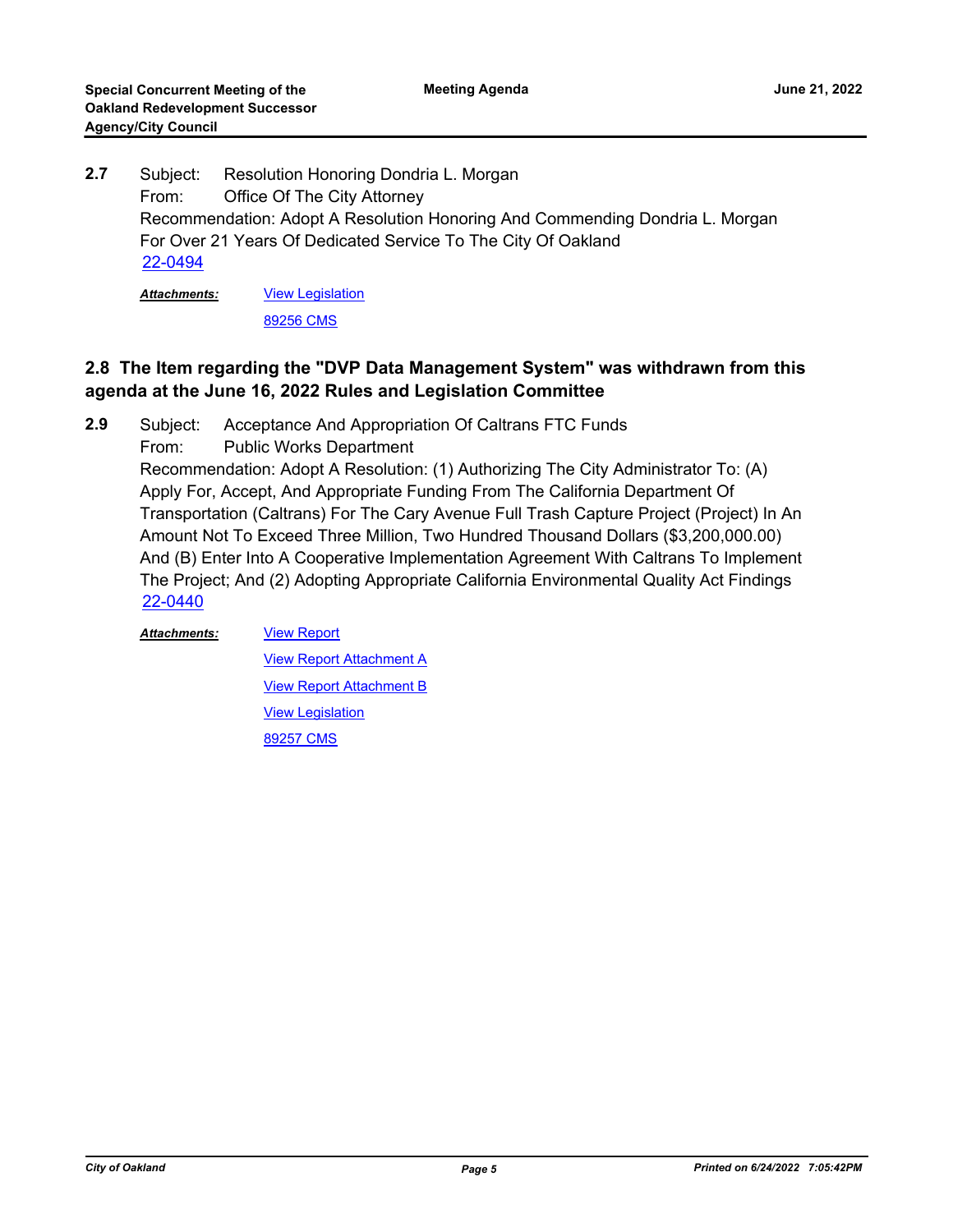#### Subject: Objective Design Standards And Project Review Streamlining From: Planning And Building Department Recommendation: Adopt A Resolution: **2.10**

(1) Authorizing The City Administrator To Negotiate, Award And Execute A Professional Services Agreement To Dyett & Bhatia In An Amount Not To Exceed Seven Hundred And Twenty Thousand Dollars (\$720,000) That Includes Sixty-Four Thousand And Five Hundred Dollars (\$64,500) Contingency Amount For A Period Of Approximately One Year For Providing Technical Expertise In The Creation Of Project Review Streamlining Procedures And Objective Design Standards; And

(2) Requesting To Use Three Hundred And Seventy Thousand Dollars (\$370,000) From The Development Services Fund (Fund 2415) Balance To Finance A Portion Of The Contract Awarded To Dyett And Bhatia To Provide Technical Expertise In The Creation Of Project Review Streamlining Procedures And Objective Design Standards; And

(3) Making Appropriate California Environmental Quality Act (CEQA) Findings [22-0477](http://oakland.legistar.com/gateway.aspx?m=l&id=/matter.aspx?key=33397)

[View Report](http://oakland.legistar.com/gateway.aspx?M=F&ID=80011738-9d97-46de-9639-0505139c81c5.pdf) **[View Legislation](http://oakland.legistar.com/gateway.aspx?M=F&ID=f3d78c2c-59e7-49be-b5ec-22f5a1e19930.pdf)** [89258 CMS](http://oakland.legistar.com/gateway.aspx?M=F&ID=284a5360-6ae4-4006-92df-af898b4f8f38.pdf) *Attachments:*

Subject: Housing Accelerator Program Award From: Housing And Community Development Department Recommendation: Adopt The Following Pieces Of Legislation; **2.11**

> 1) A Resolution Authorizing The City Of Oakland, A California Municipal Corporation, To Enter Into, Execute, And Deliver A Housing Accelerator Standard Agreement From The California Department Of Housing And Community Development For The Ancora Place Affordable Housing Project Located At 2227-2257 International Boulevard To Be Developed By Satellite Affordable Housing Associates ("SAHA") In An Amount Not To Exceed Thirty-Eight Million Six Hundred Twenty-Eight Thousand Eight Hundred Sixty-Seven Dollars (\$38,628,867); And [22-0480](http://oakland.legistar.com/gateway.aspx?m=l&id=/matter.aspx?key=33400)

[View Report](http://oakland.legistar.com/gateway.aspx?M=F&ID=dd84f083-a8f2-4aea-849d-6b4cad185d41.pdf) **[View Legislation](http://oakland.legistar.com/gateway.aspx?M=F&ID=d310c205-8264-4ef7-843a-6a31f07faf57.pdf)** [89259 CMS](http://oakland.legistar.com/gateway.aspx?M=F&ID=b2cc997b-2f09-4fda-bdef-f887007c3b6d.pdf) *Attachments:*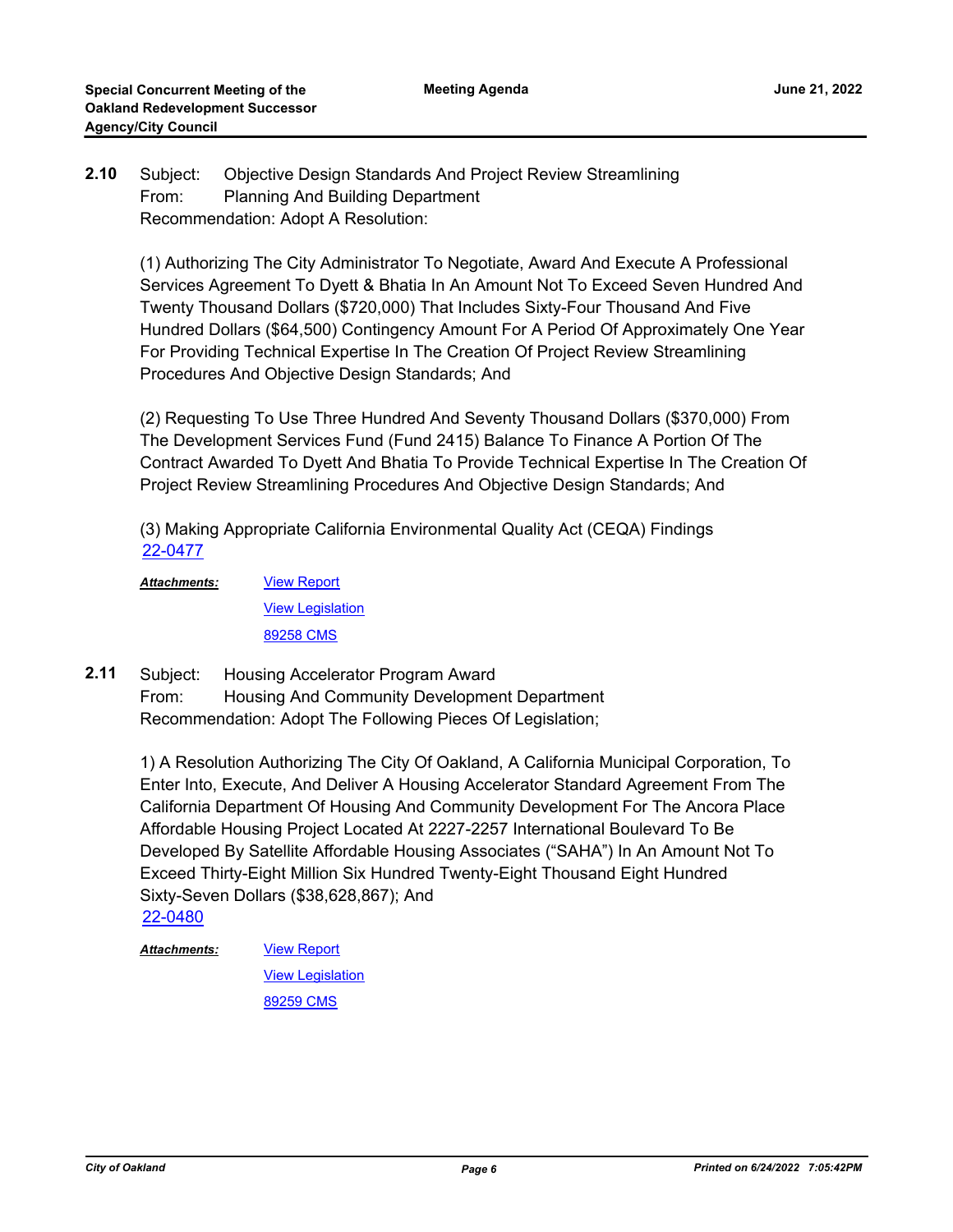2) A Resolution Authorizing The City Of Oakland, A California Municipal Corporation, To Enter Into, Execute, And Deliver A Housing Accelerator Standard Agreement From The California Department Of Housing And Community Development For The West Grand & Brush, Phase 1 Affordable Housing Project Located At 2201 Brush Street To Be Developed By East Bay Asian Local Development Corporation ("EBALDC") And Allied Housing, Inc. In An Amount Not To Exceed Twenty-Five Million Six Hundred Seventy-Five Thousand Five Hundred Seventeen Dollars (\$25,675,517) [22-0482](http://oakland.legistar.com/gateway.aspx?m=l&id=/matter.aspx?key=33402)

[View Legislation](http://oakland.legistar.com/gateway.aspx?M=F&ID=39b6a67b-a3a8-4967-8cfa-b081467bbce9.pdf) [89260 CMS](http://oakland.legistar.com/gateway.aspx?M=F&ID=c404c450-cd49-4656-a115-785174260284.pdf) *Attachments:*

Subject: FY2022-23 Master Fee Schedule **2.12**

From: Finance Department

Recommendation: Adopt An Ordinance Amending Ordinance No. 13678 C.M.S. (Which Adopted The Fiscal Year 2021-22 Master Fee Schedule), As Amended, To Establish, Modify And Delete Fees And Penalties Assessed By Offices, Departments, Bureaus, And Agencies Of The City Of Oakland Referenced Herein [22-0428](http://oakland.legistar.com/gateway.aspx?m=l&id=/matter.aspx?key=33349)

[View Report And Attachments](http://oakland.legistar.com/gateway.aspx?M=F&ID=9a78fb99-0936-4aa8-8dc3-bf3b273ad1b9.pdf) [View Legislation And Exhibits](http://oakland.legistar.com/gateway.aspx?M=F&ID=4eac7a33-a4dd-421f-95b2-bad7340456d7.pdf) [View Supplemental Notice And Digest - 6/14/2022](http://oakland.legistar.com/gateway.aspx?M=F&ID=76487b46-7713-4998-b0de-0a9eb4150d03.pdf) *Attachments:*

> *ACTION ON THIS ITEM WILL RESULT IN FINAL PASSAGE (Second Reading) OF THIS ORDINANCE.*

*INTRODUCTION (First Reading) WAS PASSED ON JUNE 7, 2022; 8 AYES.*

**2.13 The Item regarding "Fiscal Year (FY) 2022-23 Local Measures M, N, Library Q, Z, D, Parks Q, And Measure AA" was moved to the non consent calendar at the June 16, 2022 Rules and Legislation Committee**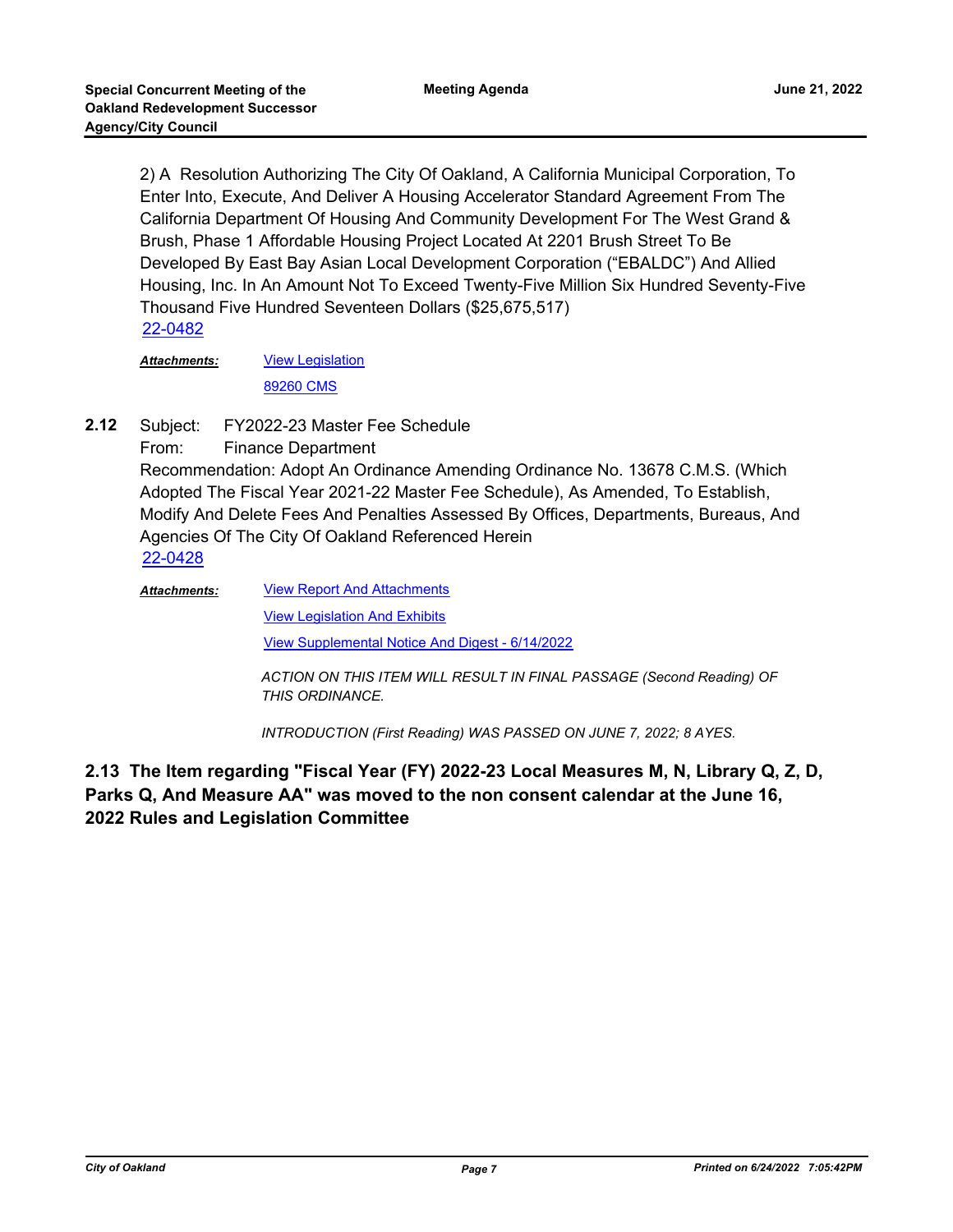Subject: Amend Rent Adjustment Ordinance To Establish Residential Rental Registry From: Housing And Community Development Department Recommendation: Adopt An Ordinance Amending The Rent Adjustment Ordinance (O.M.C. 8.22.010 Et Seq) And The Just Cause For Eviction Ordinance (O.M.C. 8.22.300 Et Seq) To (1) Create An Annual Requirement For Residential Rental Units In Which Rental Property Owners Of Units Subject To The Rent Program Service Fee Shall Be Required To Report Rent And Other Tenancy Information, As Set Forth In Section 8.22.520, (2) Require Owners To Provide Evidence Of Complying With Residential Rental Registration Requirement When Filing Rent Increase Petitions Or Responses To Tenant Petitions And (3) To Provide As A Tenant's Affirmative Defense In An Eviction Action The Property Owner's Failure To Comply With Registration Requirements Outlined In O.M.C. 8.22.510 **2.14** [22-0376](http://oakland.legistar.com/gateway.aspx?m=l&id=/matter.aspx?key=33297)

#### [View Report](http://oakland.legistar.com/gateway.aspx?M=F&ID=c4937fb0-c6c5-4555-aca8-e00019d019fd.pdf) *Attachments:*

[View Legislation](http://oakland.legistar.com/gateway.aspx?M=F&ID=01891bac-9595-448f-850c-566070d73580.PDF) [View Supplemental Power Point - 5/19/2022](http://oakland.legistar.com/gateway.aspx?M=F&ID=d1764194-7df1-4567-bbf8-0b7eaeb37a35.pdf) [View Supplemental Legislation - 6/3/2022](http://oakland.legistar.com/gateway.aspx?M=F&ID=ea0f8918-6535-402c-a903-8450d01efddc.pdf) [13695 CMS](http://oakland.legistar.com/gateway.aspx?M=F&ID=959ad2b3-10ed-4311-86a9-dd163c8cb1d3.pdf)

*ACTION ON THIS ITEM WILL RESULT IN FINAL PASSAGE (Second Reading) OF THIS ORDINANCE.*

*INTRODUCTION (First Reading) WAS PASSED ON JUNE 7, 2022; 8 AYES.*

Subject: Commission On Persons With Disabilities From: Office Of The Mayor Recommendation: Adopt A Resolution Confirming The Mayor's Appointment Of Kyle P. O'Malley To The Mayor's Commission On Persons With Disabilities **2.15** [22-0522](http://oakland.legistar.com/gateway.aspx?m=l&id=/matter.aspx?key=33442)

[View Report and Legislation](http://oakland.legistar.com/gateway.aspx?M=F&ID=268b73bd-b3c4-480d-b990-ffc8a05d7e70.pdf) [89261 CMS](http://oakland.legistar.com/gateway.aspx?M=F&ID=315c972c-2f52-4a38-b1f0-e145e6c15718.pdf) *Attachments:*

Subject: Public Safety And Services Oversight Commission From: Office Of The Mayor Recommendation: Adopt A Resolution Confirming The Mayor's Appointment Of Yoana Tchoukleva As A Member Of The Public Safety And Services Violence Prevention Oversight Commission **2.16** [22-0523](http://oakland.legistar.com/gateway.aspx?m=l&id=/matter.aspx?key=33443)

[View Report and Legislation](http://oakland.legistar.com/gateway.aspx?M=F&ID=fa0d7dfb-f807-4cd1-b4c5-9c9a0ace8f5e.pdf) *Attachments:*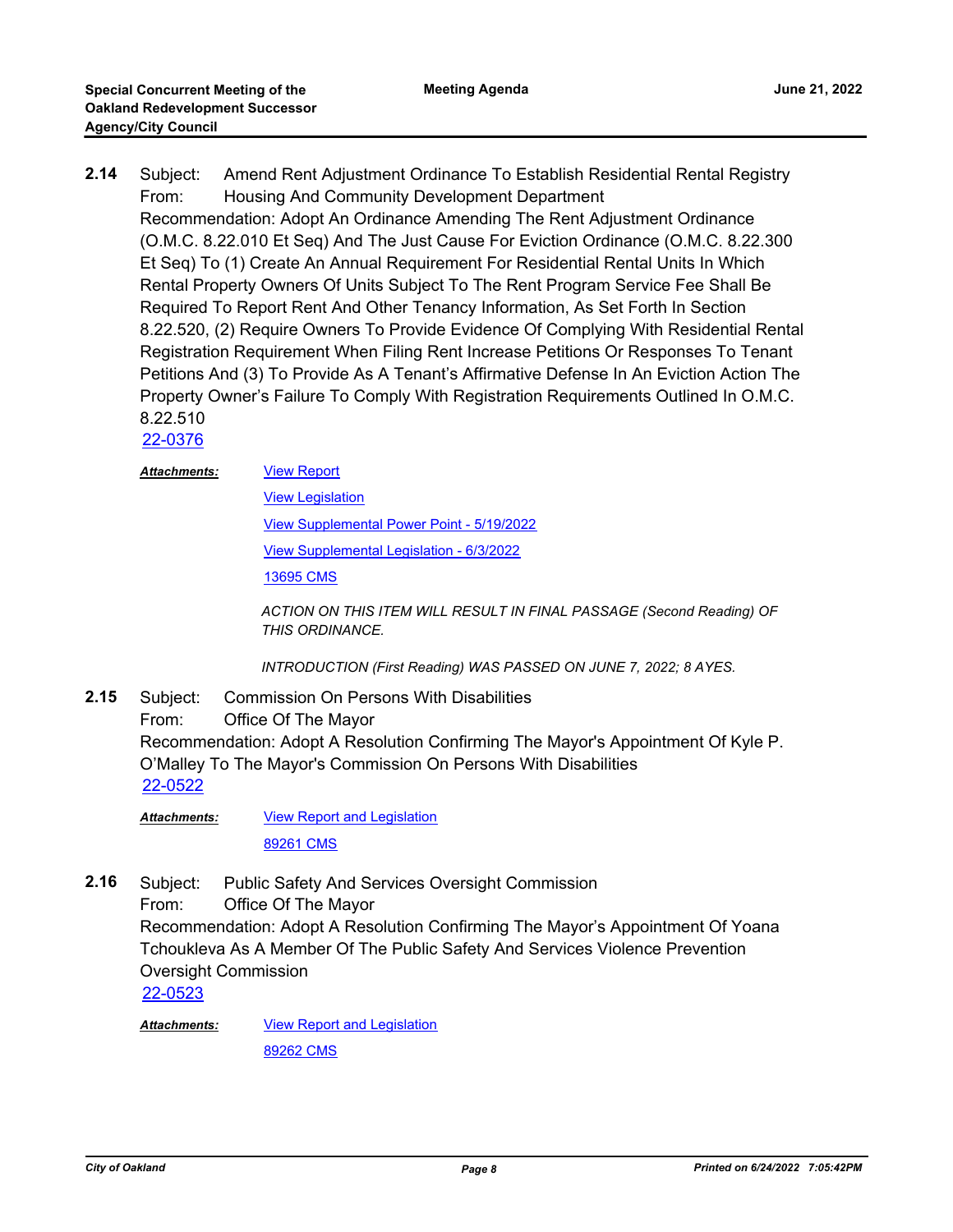- Subject: 14th Street Safety Project From: Transportation Department Recommendation: Adopt A Resolution Approving The 14th Street Safety Project; Approving The 14th Street Safety Project Parking Management Plan; And Adopting California Environmental Quality Act (CEQA) Findings **2.17** [22-0144](http://oakland.legistar.com/gateway.aspx?m=l&id=/matter.aspx?key=33065)
	- [View Report](http://oakland.legistar.com/gateway.aspx?M=F&ID=02b029bb-99a1-4c80-a5f9-df2cde233128.pdf) **[View Report Attachment A](http://oakland.legistar.com/gateway.aspx?M=F&ID=6e118806-a0eb-44ef-a614-19f68762a85f.pdf) [View Report Attachment B](http://oakland.legistar.com/gateway.aspx?M=F&ID=75648362-60d3-4d10-94d8-f5ec35e0a6ca.pdf)** [View Report Attachment C](http://oakland.legistar.com/gateway.aspx?M=F&ID=e3da08fa-b5a3-461a-bacd-ab12312eba08.pdf) [View Report Attachment D](http://oakland.legistar.com/gateway.aspx?M=F&ID=56e2e75c-c9ad-438d-84d6-f33d2e5966e8.pdf) [View Report Attachment E](http://oakland.legistar.com/gateway.aspx?M=F&ID=59f0dd1e-c218-4bbd-b741-9cadd0f570cf.pdf) [View Legislation](http://oakland.legistar.com/gateway.aspx?M=F&ID=bb922365-21ae-405f-956d-e4b3386322a5.pdf) [View Supplemental Legislation 3/17/2022](http://oakland.legistar.com/gateway.aspx?M=F&ID=de605945-8d88-444f-978b-101c4ce1941b.pdf) [89263 CMS](http://oakland.legistar.com/gateway.aspx?M=F&ID=b4b91547-2067-4ba2-84bd-ebc652d8eaa3.pdf) *Attachments:*
- Subject: Resolution Honoring Deborah "Debbie" Barnes From: Office Of The City Administrator Recommendation: Adopt A Resolution Recognizing And Appreciating Ms. Deborah "Debbie" Barnes For Her Exemplary Service To The City of Oakland And Congratulating Her On Her Retirement **2.18** [22-0504](http://oakland.legistar.com/gateway.aspx?m=l&id=/matter.aspx?key=33424)

**[View Legislation](http://oakland.legistar.com/gateway.aspx?M=F&ID=07eca831-27ff-4871-891b-b900b1d62a87.PDF)** *Attachments:*

[89264 CMS](http://oakland.legistar.com/gateway.aspx?M=F&ID=b317d3ad-e2cf-415b-9bdf-f928553b6c4a.pdf)

Subject: Resolution Recognizing J. Nicholas Williams From: Office Of The City Administrator Recommendation: Adopt A Resolution Acknowledging J. Nicholas Williams For His Outstanding Service To Parks, Recreation And Youth Development And The City Of Oakland And Congratulating Him On His Future Endeavors **2.19** [22-0508](http://oakland.legistar.com/gateway.aspx?m=l&id=/matter.aspx?key=33428)

**[View Legislation](http://oakland.legistar.com/gateway.aspx?M=F&ID=d74d23b9-5a76-4038-a14e-81ca18a3b5ab.PDF)** *Attachments:*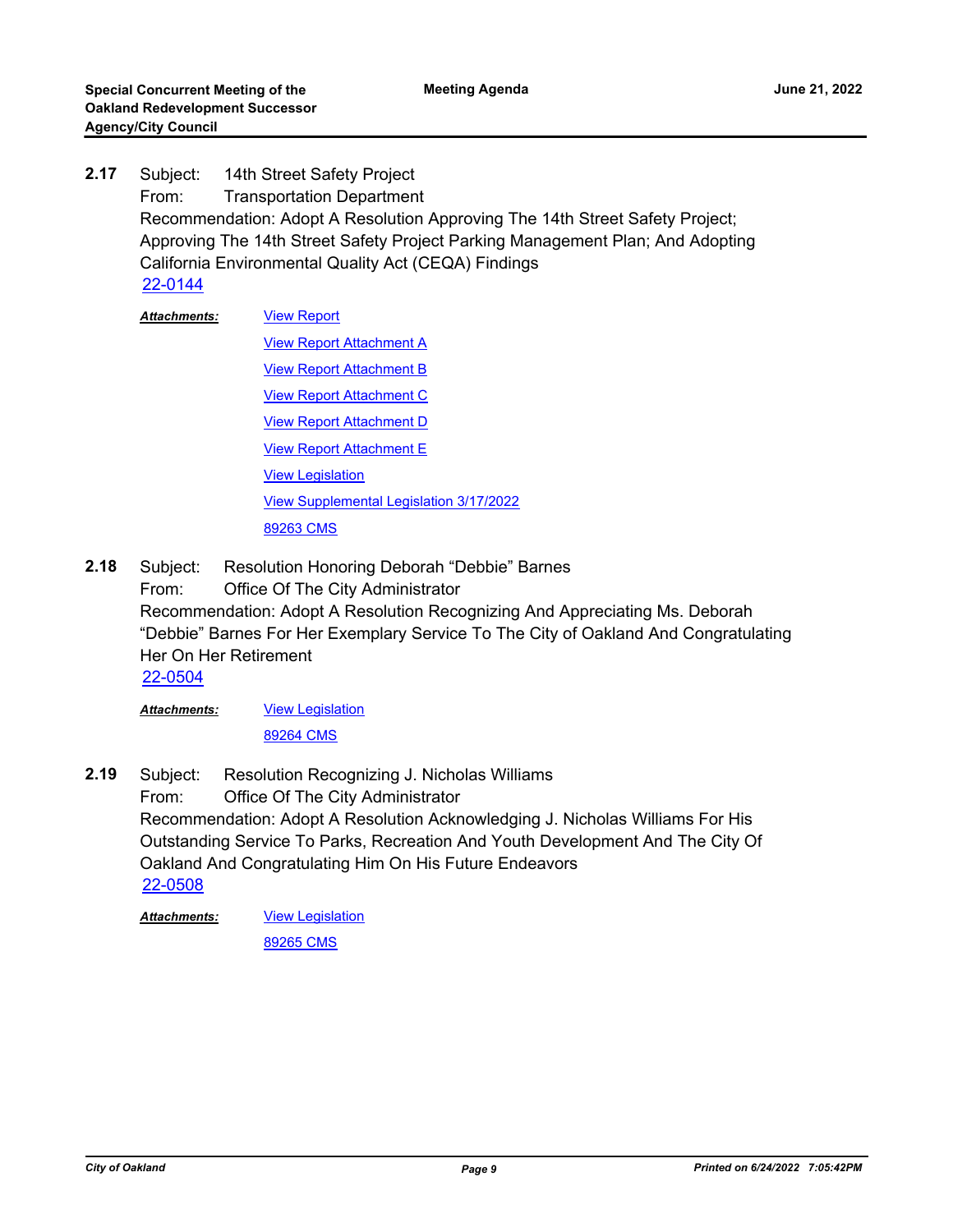Subject: Resolution Honoring Sara Bedford From: Office Of The City Administrator Recommendation: Adopt A Resolution Honoring Sara Bedford For Over Twenty Nine Years Of Exemplary Service To The City Of Oakland And Congratulating Her Upon Her Retirement **2.20** [22-0509](http://oakland.legistar.com/gateway.aspx?m=l&id=/matter.aspx?key=33429)

[View Legislation](http://oakland.legistar.com/gateway.aspx?M=F&ID=d37ec5f0-2f2e-4bfa-80ef-215ed80a2641.PDF) [89266 CMS](http://oakland.legistar.com/gateway.aspx?M=F&ID=e8c35717-63e0-4980-8c27-03426bd7aeb1.pdf) *Attachments:*

Subject: Apply For State Grant Funding To Establish A Gun Buy-Back Strategy From: President Pro Tempore Thao And Council President Bas Recommendation: Adopt A Resolution Directing The City Administrator To Apply For State Grant Funding To Establish A Gun Buy-Back Strategy In An Effort To Reduce Gun Violence In The City Of Oakland **2.21** [22-0519](http://oakland.legistar.com/gateway.aspx?m=l&id=/matter.aspx?key=33439)

[View Legislation](http://oakland.legistar.com/gateway.aspx?M=F&ID=955530db-1fae-4b10-be4c-47917cf07034.DOCX) [89267 CMS](http://oakland.legistar.com/gateway.aspx?M=F&ID=7a841879-843b-4aba-a269-e1a77c60d93f.pdf) *Attachments:*

Subject: Annual Report On Compliance With The Federal Sewer Consent Decree From: Oakland Public Works Department Recommendation: Receive The Annual Informational Report On The Status Of The City's Compliance With The Federal Sewer Consent Decree (CD) Requirements **2.22** [22-0348](http://oakland.legistar.com/gateway.aspx?m=l&id=/matter.aspx?key=33269)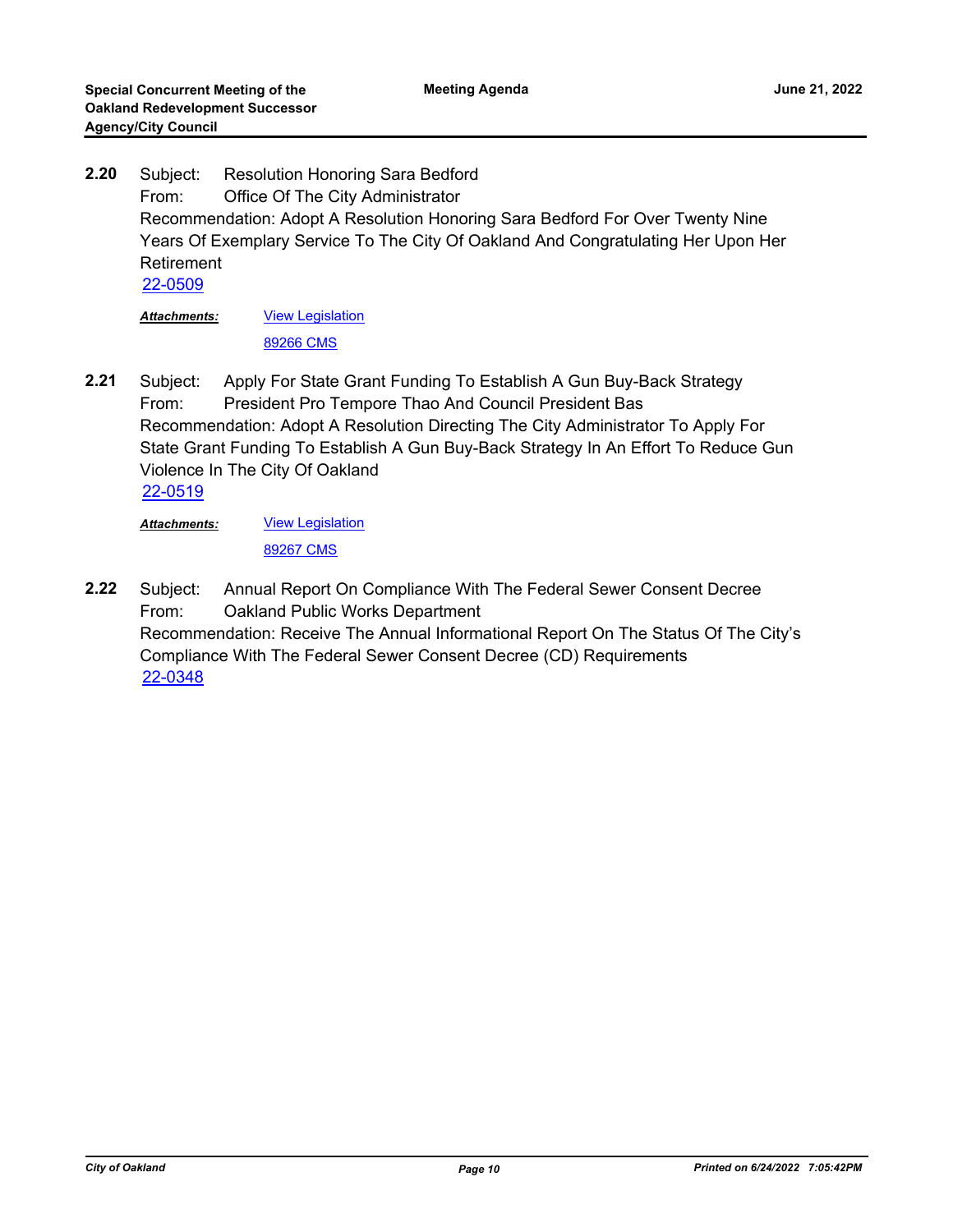Subject: Salary Ordinance Amendment Including Council Member Salary From: Human Resources Management Department Recommendation: Adopt An Ordinance Amending The Salary Schedule Of Ordinance No. 12187 C.M.S. ("Salary Ordinance") To: **2.23**

(1) Add The Full-Time Classification Of Inspector General Program & Performance Audit Manager; The Full-Time Classification Of Inspector General Program & Performance Auditor; The Full-Time Classification Of Inspector General Policy Analyst; The Full-Time Classification Of Family Services Specialist; The Full-Time Classification Of Special Activity Permit Technician; The Permanent Part-Time And Part-Time Equivalent Classifications Of Community Intervention Specialist (MACRO); The Permanent Part-Time And Part-Time Equivalent Classifications Of Emergency Medical Technician (MACRO); And

(2) Amend The Title Of The Full-Time Classification Of Environmental Services Analyst, Assistant To Recycling Program Specialist I; The Title Of The Full-Time Classification Of Recycling Specialist To Recycling Program Specialist II; The Title Of The Full-Time Classification Of Municipal Code Enforcement Officer To Special Activity Permit Inspector; The Title Of The Full-Time Classification Of Head Start/Early Head Start Substitute Instructor To Head Start/Early Head Start Associate Instructor; The Title Of The Permanent Part-Time Classification Of Head Start/Early Head Start Substitute Instructor, PPT To Head Start/Early Head Start Associate Instructor, PPT; The Title Of The Part-Time Classification Of Head Start/Early Head Start Substitute Instructor, PT To Head Start/Early Head Start Associate Instructor, PT; And

(3) Amend The Salary Of The Part-Time Classifications Of Senior Aide And Temporary Contract Services Employee To Ensure Compliance With The City Of Oakland's Minimum Wage; And

(4) Amend The Salary Of The Classification Of Council Member To Ensure Compliance With The Oakland Public Ethics Commission's Charter Mandated Salary Adjustment [22-0479](http://oakland.legistar.com/gateway.aspx?m=l&id=/matter.aspx?key=33399)

*Attachments:*

[View Report](http://oakland.legistar.com/gateway.aspx?M=F&ID=894cab6d-1733-4ce9-869e-927434a85810.pdf)

**[View Legislation](http://oakland.legistar.com/gateway.aspx?M=F&ID=4b3d365b-c47c-4620-a70a-c9b900c432d4.pdf)** 

*ACTION ON THIS ITEM WILL RESULT IN INTRODUCTION (First Reading) OF THIS ORDINANCE.* 

*FINAL PASSAGE (Second Reading) WILL OCCUR ON JULY 5, 2022.*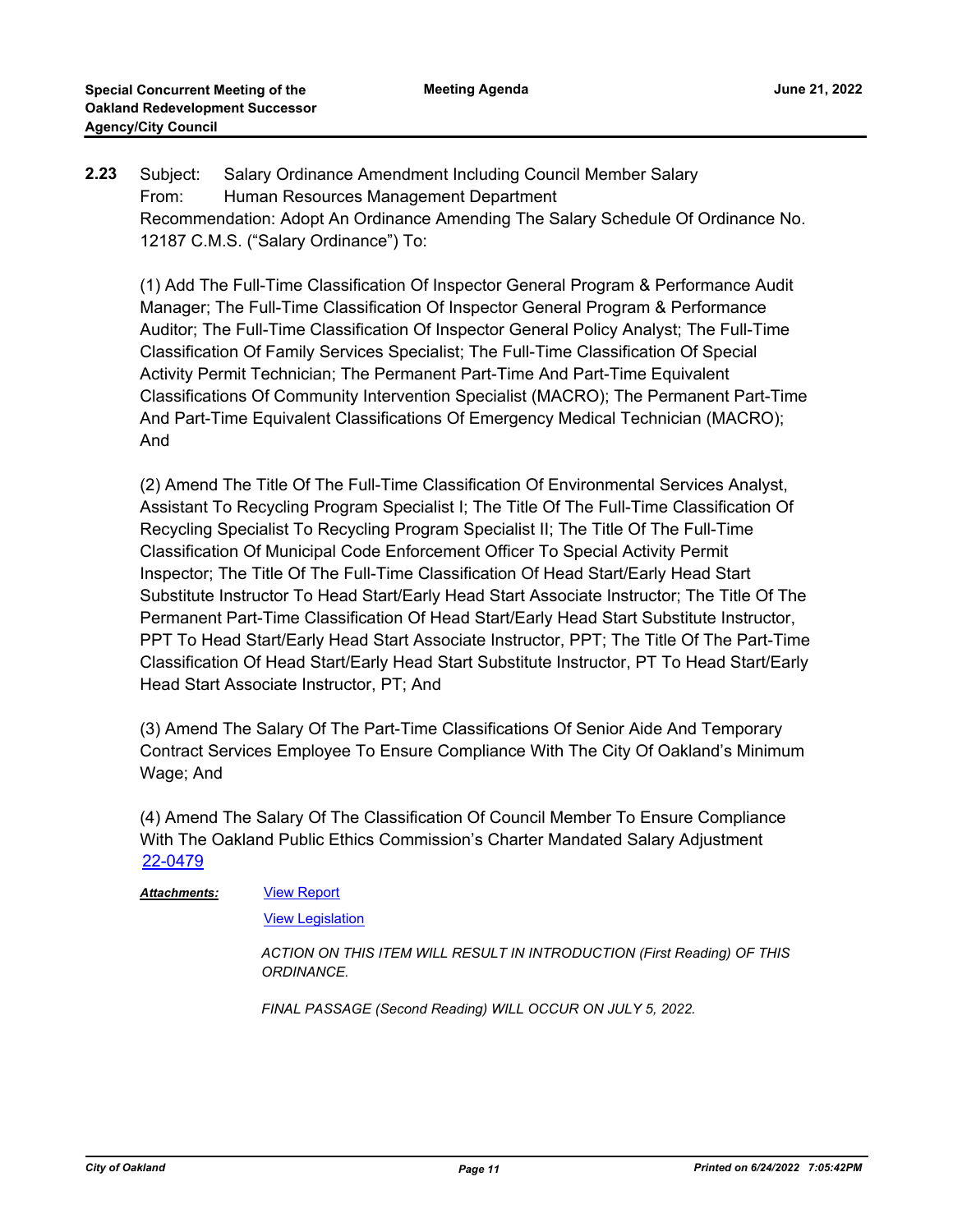Oakland Housing Authority Board From: Office Of The City Attorney Recommendation: Adopt A Resolution Confirming The Mayor's Appointment Of William J. Mayes To The Oakland Housing Authority Board **S2.24** [22-0536](http://oakland.legistar.com/gateway.aspx?m=l&id=/matter.aspx?key=33456)

[View Report and Legislation](http://oakland.legistar.com/gateway.aspx?M=F&ID=5fea003c-4e0b-4162-bf47-120338a4fa60.pdf) [89268 CMS](http://oakland.legistar.com/gateway.aspx?M=F&ID=c777a527-c745-451d-ab9c-0d68622d9472.pdf) *Attachments:*

Declaring June 20, 2022 As World Refugee Day In The City Of Oakland From: President Pro Tempore Thao And Council President Fortunato Bas Recommendation: Adopt A Resolution Declaring June 20th, 2022 As World Refugee Day In The City Of Oakland To Bring Awareness To Issues Facing Refugees And Their Families **S2.25**

[22-0532](http://oakland.legistar.com/gateway.aspx?m=l&id=/matter.aspx?key=33452)

[View Legislation](http://oakland.legistar.com/gateway.aspx?M=F&ID=6ba1ee01-8488-42a4-8682-15fb89e4fad8.pdf) [89269 CMS](http://oakland.legistar.com/gateway.aspx?M=F&ID=aee42bb5-4ad7-48de-9829-e123926a6c09.pdf) *Attachments:*

Resolution In Support Of Senate Resolution 4204 From: President Pro Tempore Thao, Councilmember Kalb, and Council President Fortunato Bas Recommendation: Adopt A Resolution In Support Of Senate Resolution 4204, Medicare For All Act 2022 (Sanders) **S2.26** [22-0537](http://oakland.legistar.com/gateway.aspx?m=l&id=/matter.aspx?key=33457)

**[View Legislation](http://oakland.legistar.com/gateway.aspx?M=F&ID=f94c6982-2e0e-4a7f-878b-bb98e9db4ac8.pdf)** *Attachments:*

[89270 CMS](http://oakland.legistar.com/gateway.aspx?M=F&ID=50176eb9-8ad2-42c2-a4aa-50a5db69f242.pdf)

Lao Family Development - Amending Resolution No. 88983 From: Human Services Department Recommendation: Adopt A Resolution Amending Resolution No. 88983 C.M.S. To Extend The Grant Award Term To Lao Family Development Inc. Through June 30, 2023, For The Provision Of Workforce And Transitional Housing Services **S2.27** [22-0544](http://oakland.legistar.com/gateway.aspx?m=l&id=/matter.aspx?key=33464)

[View Report](http://oakland.legistar.com/gateway.aspx?M=F&ID=a4e23cf6-79a8-40ea-b4e6-fd62e9ea2f3e.pdf) *Attachments:*

**[View Legislation](http://oakland.legistar.com/gateway.aspx?M=F&ID=a661b724-beca-4f0a-b098-2c24b6b15e7a.PDF)**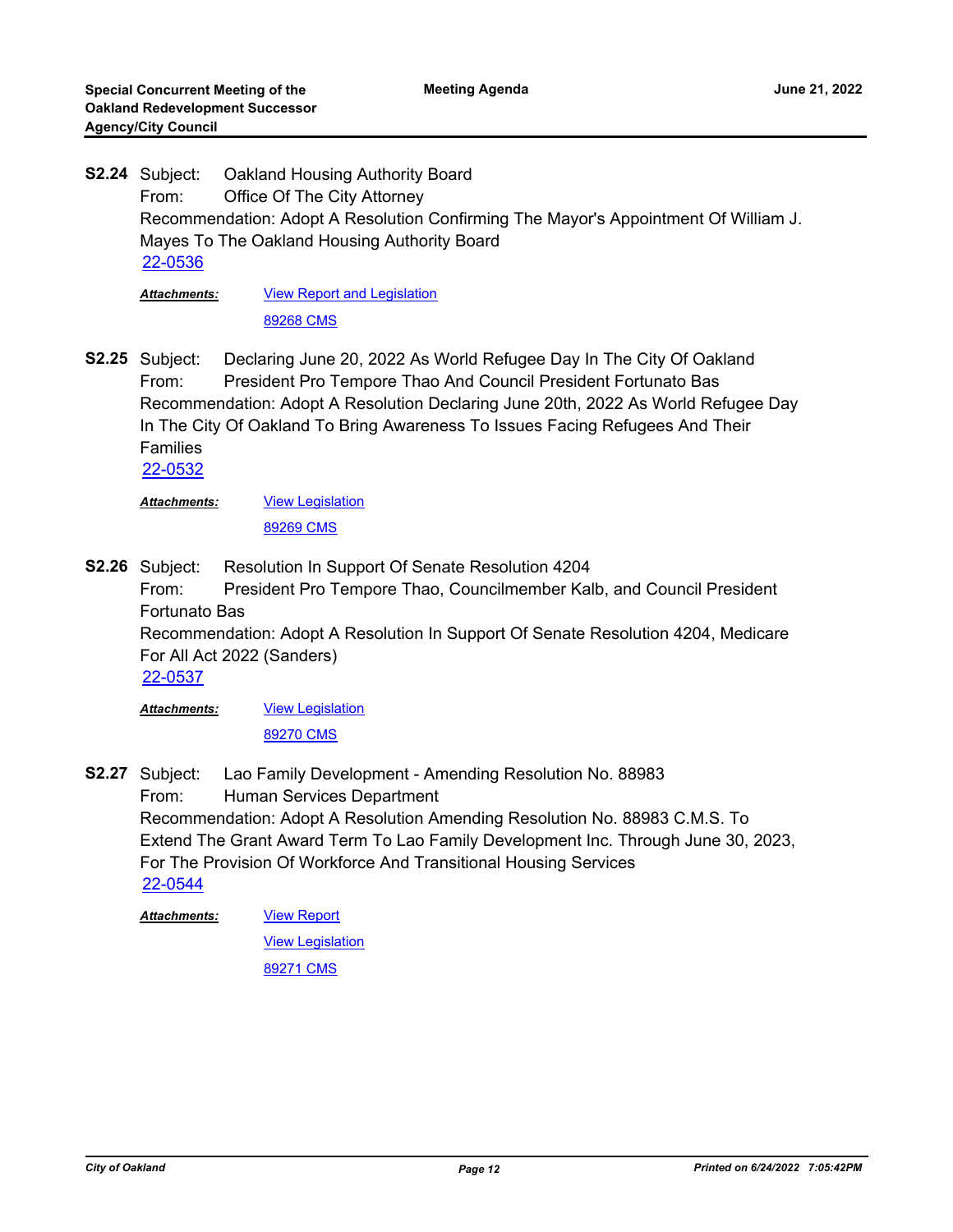City Of Oakland Investment Policy For FY 2022-23 From: Finance Department Recommendation: Adopt The Following Pieces Of Legislation: **S2.28**

> 1) A Resolution Adopting The City Of Oakland Investment Policy For Fiscal Year 2022- 2023; And [22-0433](http://oakland.legistar.com/gateway.aspx?m=l&id=/matter.aspx?key=33354)

[View Report](http://oakland.legistar.com/gateway.aspx?M=F&ID=3bed2c84-7afe-48ba-9bed-5b52465da0ac.pdf) [View Legislation](http://oakland.legistar.com/gateway.aspx?M=F&ID=ffd8061c-12b3-465e-b1b8-0f3bd157064b.PDF) [89272 CMS](http://oakland.legistar.com/gateway.aspx?M=F&ID=69611ee9-e2cd-49d8-bba9-2a67928c49f8.pdf) *Attachments:*

2) A Resolution Pursuant To Government Code Section 53607 Delegating Investment Authority Of The Oakland Redevelopment Successor Agency To The Agency Treasurer For Fiscal Year 2022-2023

[22-0434](http://oakland.legistar.com/gateway.aspx?m=l&id=/matter.aspx?key=33355)

[View Report](http://oakland.legistar.com/gateway.aspx?M=F&ID=781325d0-cc5e-4341-bd2f-4105e6c05af5.pdf) [View Legislation](http://oakland.legistar.com/gateway.aspx?M=F&ID=d07972e6-f2e3-4ec3-9b6e-6bf7c79c4605.PDF) [2022-002 CMS](http://oakland.legistar.com/gateway.aspx?M=F&ID=f7a4e435-79c3-4ab1-9bfa-a285e900fa89.pdf) *Attachments:*

Department Of Violence Prevention Services Funding Recommendations From: Department Of Violence Prevention Recommendation: Adopt A Resolution Authorizing The City Administrator To Execute Grant Agreements With Non-Profits And Public Agencies To Provide Violence Prevention **S2.29**

And Intervention Services In Accordance With The 2014 Oakland Public Safety And Services Violence Prevention Act For The Period July 1, 2022 To June 30, 2023 In A Total Amount Not To Exceed Nineteen Million Three Hundred And Fifty Thousand Dollars (\$19,350,000), With A One-Year And Six-Month Option To Renew Through December 31, 2024, Pending Council Approval And Available Funds

[22-0432](http://oakland.legistar.com/gateway.aspx?m=l&id=/matter.aspx?key=33353)

[View Report](http://oakland.legistar.com/gateway.aspx?M=F&ID=fcb36ef4-aa02-4b4b-b3d6-177cfb450f0d.pdf) [View Attachment A](http://oakland.legistar.com/gateway.aspx?M=F&ID=89294289-2d48-4718-b5ae-75160dc81571.pdf) [View Attachment B](http://oakland.legistar.com/gateway.aspx?M=F&ID=253a77a6-9637-4c7d-b173-e144c94fe590.pdf) **[View Attachment C](http://oakland.legistar.com/gateway.aspx?M=F&ID=f4f73e58-c3da-4d6c-8db0-eba81933f558.pdf)** [View Attachment D](http://oakland.legistar.com/gateway.aspx?M=F&ID=2ba78b1c-bdc6-4140-b0cf-ffc8cdb2092a.pdf) [View Attachment D](http://oakland.legistar.com/gateway.aspx?M=F&ID=0f8b8d26-2f47-4312-a0bf-ec7a8cd2dde7.pdf) [View Legislation](http://oakland.legistar.com/gateway.aspx?M=F&ID=f64658f7-693a-4500-acdc-9e3861830fa8.pdf) [89273 CMS](http://oakland.legistar.com/gateway.aspx?M=F&ID=190559cf-e8ba-4257-a513-5466fc3dfbfb.pdf) *Attachments:*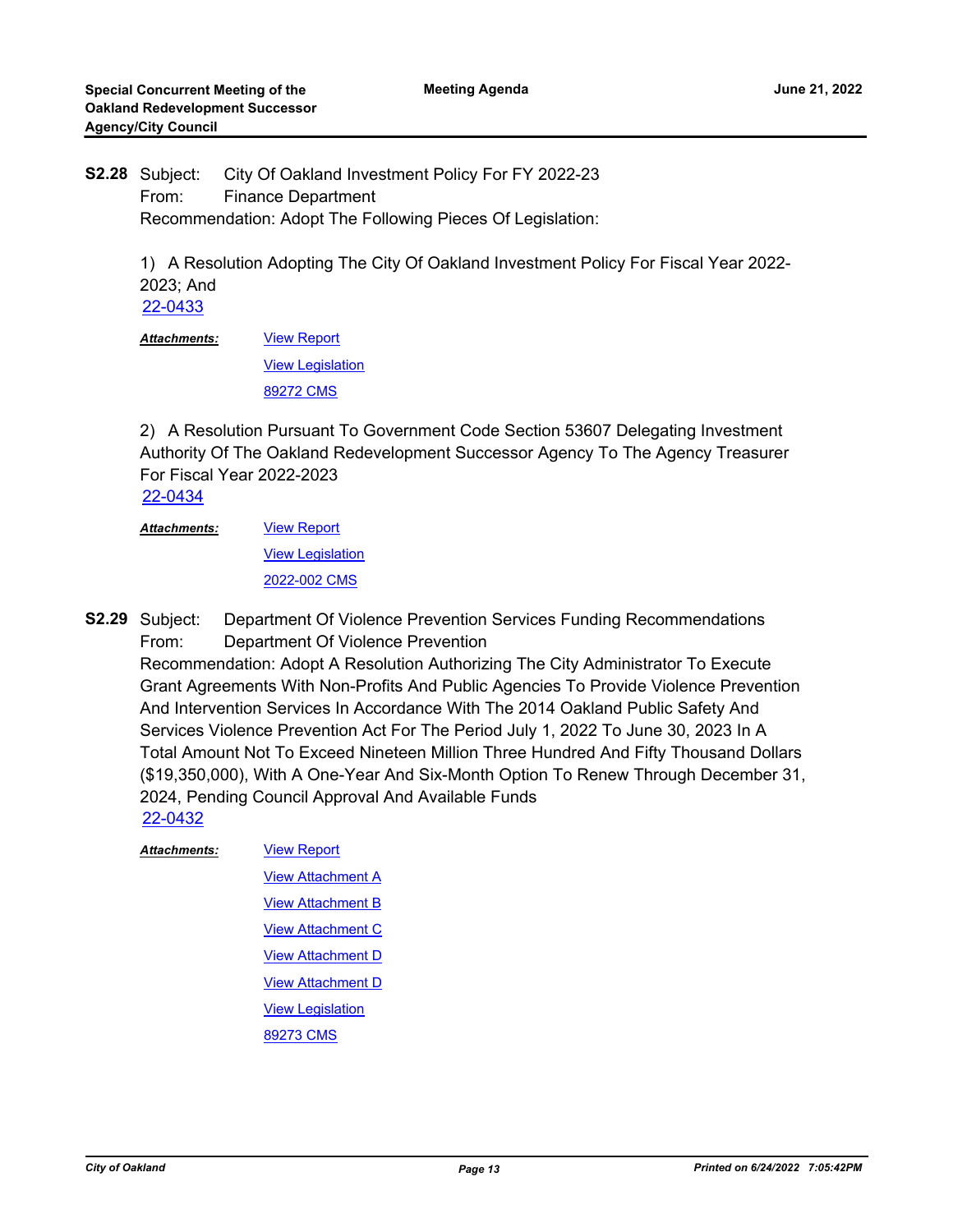Resolution In Support Of Senate Constitutional Amendment 2 From: Councilmember Fife Recommendation: Adopt A Resolution In Support Of Senate Constitutional Amendment 2 (SCA 2) By Senators Allen And Wiener To Repeal Article 34 Of The California State Constitution, Which Prohibits Public Entities From Developing, Constructing, Or Acquiring A Low-Rent Housing Project Until A Majority Of The Qualified Electors Of A City Or A County In Which The Low-Rent Housing Project Is Proposed Approve The Project By Voting In Favor At An Election **S2.30** [22-0526](http://oakland.legistar.com/gateway.aspx?m=l&id=/matter.aspx?key=33446)

**[View Legislation](http://oakland.legistar.com/gateway.aspx?M=F&ID=8e9075bf-9401-42ea-af82-a3c8ee4ae7a6.pdf)** [89274 CMS](http://oakland.legistar.com/gateway.aspx?M=F&ID=20fbf989-7113-49ef-8156-aa657b0c6520.pdf) *Attachments:*

In Support Of Assembly Bill - 1655, Juneteenth As A State Holiday From: Councilmember Reid Recommendation: Adopt A Resolution In Support Of Assembly Bill - 1655 (Jones-Sawyer, Mia Bonta, And Akilah Weber), Which Would Add June 19, Known As "Juneteenth," To The List Of State Holidays And Would Authorize State Employees To Elect To Take Time Off With Pay In Recognition Of Juneteenth, As Specified **S2.31** [22-0551](http://oakland.legistar.com/gateway.aspx?m=l&id=/matter.aspx?key=33471)

[View Report](http://oakland.legistar.com/gateway.aspx?M=F&ID=e5d6d264-5be0-4d5e-9f00-cb5ecb92e211.pdf) **[View Legislation](http://oakland.legistar.com/gateway.aspx?M=F&ID=d3232072-a603-4797-98b8-7f549c5d6729.pdf)** [89275 CMS](http://oakland.legistar.com/gateway.aspx?M=F&ID=dd698068-f77a-416f-bb07-de694634b3b2.pdf) *Attachments:*

## **3 CONSIDERATION OF ITEMS WITH STATUTORY PUBLIC HEARING REQUIREMENTS:**

Subject: Delinquent Real Property Transfer Taxes Assessment Of Liens From: Finance Department Recommendation: Conduct A Public Hearing And Upon Conclusion Adopt One Of The Following Options; **3.1**

1) A Resolution Accepting And Confirming Reports Of The City Administrator On The Costs Incurred By The City Of Oakland For Delinquent Real Property Transfer Taxes And Authorizing The Recordation Of Liens With Administrative And Assessment Charges As Necessary Pursuant To Chapter 4.20 Of The Oakland Municipal Code, And Directing The Notice Of Lien And Assessment Charges Be Turned Over To The County Tax Collector For Collection; Or

[22-0364](http://oakland.legistar.com/gateway.aspx?m=l&id=/matter.aspx?key=33285)

*Attachments:*

**[View Legislation](http://oakland.legistar.com/gateway.aspx?M=F&ID=fb3fa6ae-c16b-457d-85cf-598f97b6095f.pdf)** [89276 CMS](http://oakland.legistar.com/gateway.aspx?M=F&ID=e4e123ed-cd9d-4edc-af68-94fd1874fbf9.pdf)

[View Report](http://oakland.legistar.com/gateway.aspx?M=F&ID=3723d9d4-15cc-4612-b8dd-52f9c12a26a1.pdf)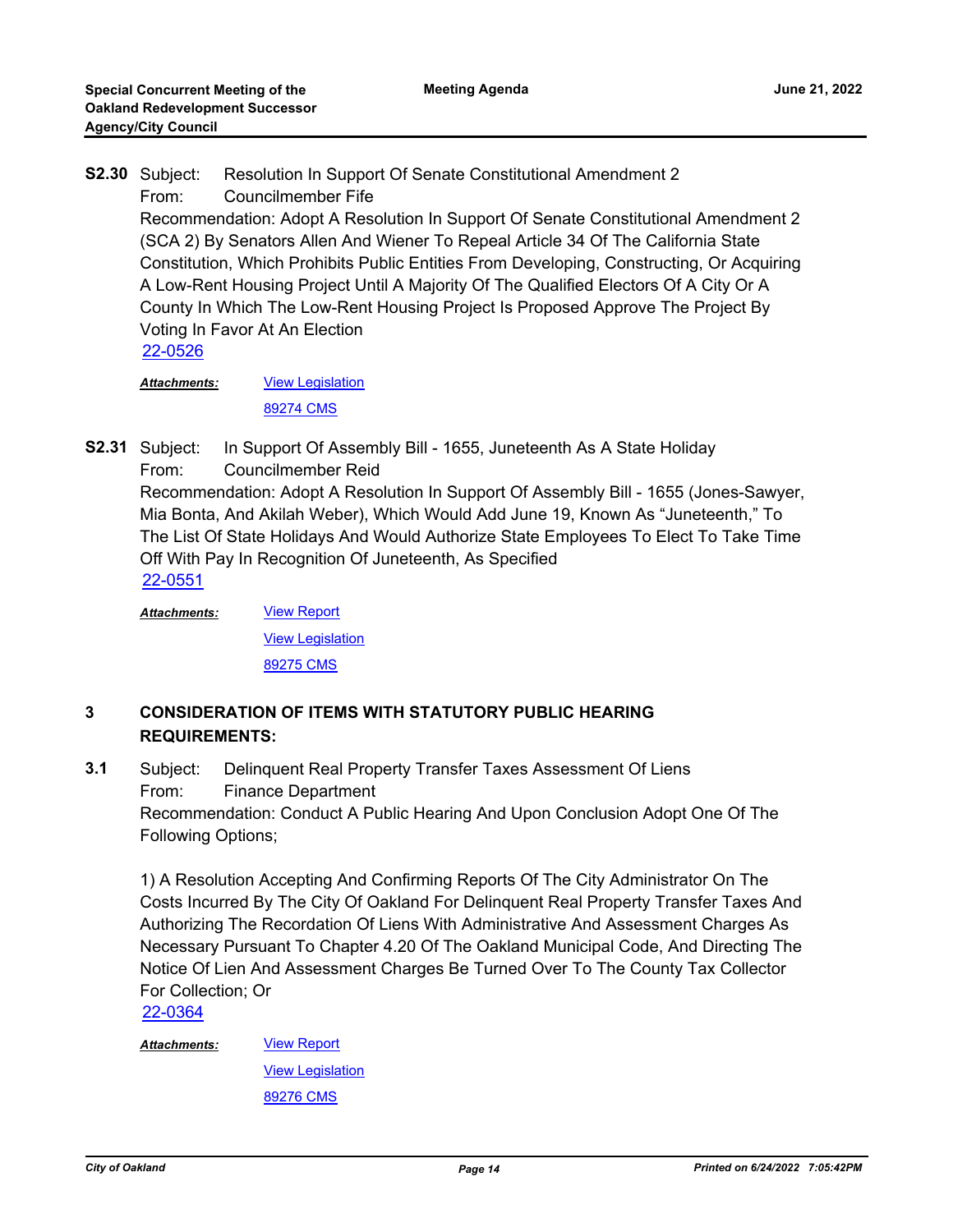2) A Resolution Overruling Protests And Objections And Accepting And Confirming Reports Of The City Administrator On The Costs Incurred By The City Of Oakland For Delinquent Real Property Transfer Taxes And Authorizing The Recordation Of Liens With Administrative And Assessment Charges As Necessary Pursuant To Chapter 4.20 Of The Oakland Municipal Code, And Directing The Notice Of Lien And Assessment Charges Be Turned Over To The County Tax Collector For Collection [22-0365](http://oakland.legistar.com/gateway.aspx?m=l&id=/matter.aspx?key=33286)

*Attachments:* [View Legislation](http://oakland.legistar.com/gateway.aspx?M=F&ID=6158da17-b231-4e1e-b30f-3adec49d6b61.pdf)

Subject: Mandatory Delinquent Trash Fees 2021 And 2022 From: Finance Department Recommendation: Conduct A Public Hearing And Upon Conclusion Adopt One Of The Following Options; **3.2**

1) A Resolution Accepting And Confirming Reports Of The City Administrator For Delinquent Trash Service Fees With Administrative And Special Assessment Charges As Necessary Pursuant To Chapter 8.28 Of The Oakland Municipal Code, And Directing The Notice Of Special Assessment Charges Be Turned Over To The County Tax Collector For Collection For The Monthly Periods Of April, May, June 2021, January, February, March 2022, Quarterly Periods Of July-September 2021, And April-June 2022 (Option 1); Or [22-0368](http://oakland.legistar.com/gateway.aspx?m=l&id=/matter.aspx?key=33289)

*Attachments:*

[View Report Attachment A](http://oakland.legistar.com/gateway.aspx?M=F&ID=c586531f-eb9c-4ce7-9eb1-e8befe0c8fbe.pdf) [View Legislation](http://oakland.legistar.com/gateway.aspx?M=F&ID=57d731ed-3dbd-440d-b073-15893402093b.pdf)

[View Report](http://oakland.legistar.com/gateway.aspx?M=F&ID=d5bb0cbe-aba1-47eb-a867-55f2f131f2e7.pdf)

2) A Resolution Overruling Protests And Objections And Accepting And Confirming Reports Of The City Administrator For Delinquent Trash Service Fees With Administrative And Special Assessment Charges As Necessary Pursuant To Chapter 8.28 Of The Oakland Municipal Code, And Directing The Notice Of Special Assessment Charges Be Turned Over To The County Tax Collector For Collection For The Monthly Periods Of April, May, June 2021, January, February, March 2022, Quarterly Periods Of July-September 2021, And April-June 2022 (Option 2)

[22-0369](http://oakland.legistar.com/gateway.aspx?m=l&id=/matter.aspx?key=33290)

#### *Attachments:* [View Legislation](http://oakland.legistar.com/gateway.aspx?M=F&ID=17fa4f84-f94c-4a57-b505-311090653680.pdf)

ORAL REPORT OF FINAL DECISIONS MADE DURING CLOSED SESSION & DISCLOSURE OF NON-CONFIDENTIAL CLOSED SESSION DISCUSSIONS **4** [22-0553](http://oakland.legistar.com/gateway.aspx?m=l&id=/matter.aspx?key=33473)

*Attachments:* [June 16, 2022 CLOSED SESSION REPORT OUT OF FINAL ACTION - Anti Po](http://oakland.legistar.com/gateway.aspx?M=F&ID=a848bcc0-a17c-46f8-b281-9655fb64b019.PDF)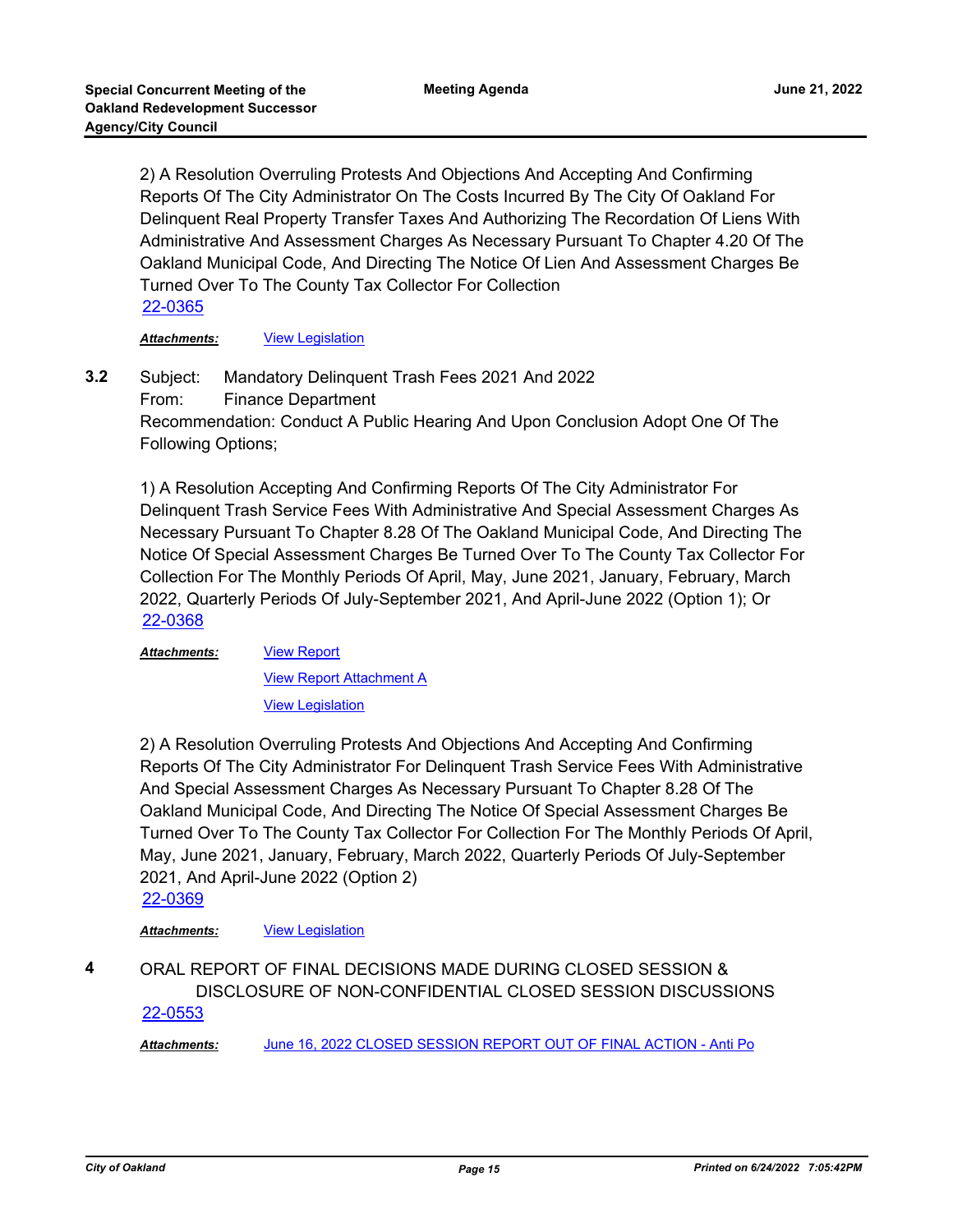#### APPROVAL OF THE DRAFT MINUTES FROM THE MEETING OF MAY 31, 2022 AND JUNE 7, 2022 **5** [22-0501](http://oakland.legistar.com/gateway.aspx?m=l&id=/matter.aspx?key=33421)

[May 31, 2022 Council minutes](http://oakland.legistar.com/gateway.aspx?M=F&ID=c311734f-6a4f-491a-a4fa-6772a049d055.pdf) *Attachments:*

[June 7, 2022 Council minutes](http://oakland.legistar.com/gateway.aspx?M=F&ID=932f10ae-8583-49c6-83bc-d68c05bf2c12.pdf)

### **ACTION ON OTHER NON-CONSENT CALENDAR ITEMS:**

Subject: FY 2021-23 Midcycle Budget Amendments From: Finance Department Recommendation: Adopt A Resolution: (1) Adopting The Midcycle Budget For Fiscal Year **6**

2022-23 And Appropriating Funds To Cover Expenditures Approved By Said Budget; And (2) Authorizing The City Administrator To Transfer Funds Between Departments, Programs And Funds As Necessary To Support Departmental Operations And Reorganization As Set Forth In The Adopted Midcycle Budget For Fiscal Years 2022-23 [22-0397](http://oakland.legistar.com/gateway.aspx?m=l&id=/matter.aspx?key=33318)

- [View Report](http://oakland.legistar.com/gateway.aspx?M=F&ID=ccf0d2c6-b74f-41fa-a025-c9568ffd86af.pdf) [View Legislation](http://oakland.legistar.com/gateway.aspx?M=F&ID=8156e1e1-245f-4d2a-845d-d0aced4eab0a.pdf) [View Supplemental Report - Reid 6/16/2022](http://oakland.legistar.com/gateway.aspx?M=F&ID=24d1d0a7-171d-4740-bf76-04c8f853ee39.pdf) [View Supplemental Report 2 - Reid 6/16/2022](http://oakland.legistar.com/gateway.aspx?M=F&ID=1895dc9d-1c84-4e11-85da-4dbea4edeaa2.pdf) [View Supplemental Report - Bas 6/17/2022](http://oakland.legistar.com/gateway.aspx?M=F&ID=1e6bcbca-842a-4432-90ff-35adddc4fb6c.pdf) [View Supplemental Report- Taylor 6/16/2022](http://oakland.legistar.com/gateway.aspx?M=F&ID=9173ad71-0ac2-48dc-a741-b455329c1e29.pdf) *Attachments:*
- Subject: Special Events Ordinance Amendments From: Economic Workforce And Development Department Recommendation: Adopt The Following Pieces Of Legislation; **7**

1) An Ordinance Amending (1) Oakland Municipal Code Chapter 9.52 (The Special Events Permitting Ordinance) To Transfer Responsibilities From The Oakland Police Department (OPD) To Civilian Staff, Amend Security Protocols, Create Tiers For Differing Events, Streamline The Permit Review Process And Amend The Appeals Process And (2) Oakland Municipal Code Chapter 12.08 (The Encroachments Ordinance) To Align With The Changes To Chapter 9.52;

[22-0485](http://oakland.legistar.com/gateway.aspx?m=l&id=/matter.aspx?key=33405)

#### [View Report](http://oakland.legistar.com/gateway.aspx?M=F&ID=1cafe72c-7ca1-4f3f-b08b-1a87a1c7838e.pdf) *Attachments:*

[View Legislation](http://oakland.legistar.com/gateway.aspx?M=F&ID=f4a5878c-d960-4263-b26c-75299a69490c.PDF)

*ACTION ON THIS ITEM WILL RESULT IN INTRODUCTION (First Reading) OF THIS ORDINANCE.* 

*FINAL PASSAGE (Second Reading) WILL OCCUR ON JULY 5, 2022.*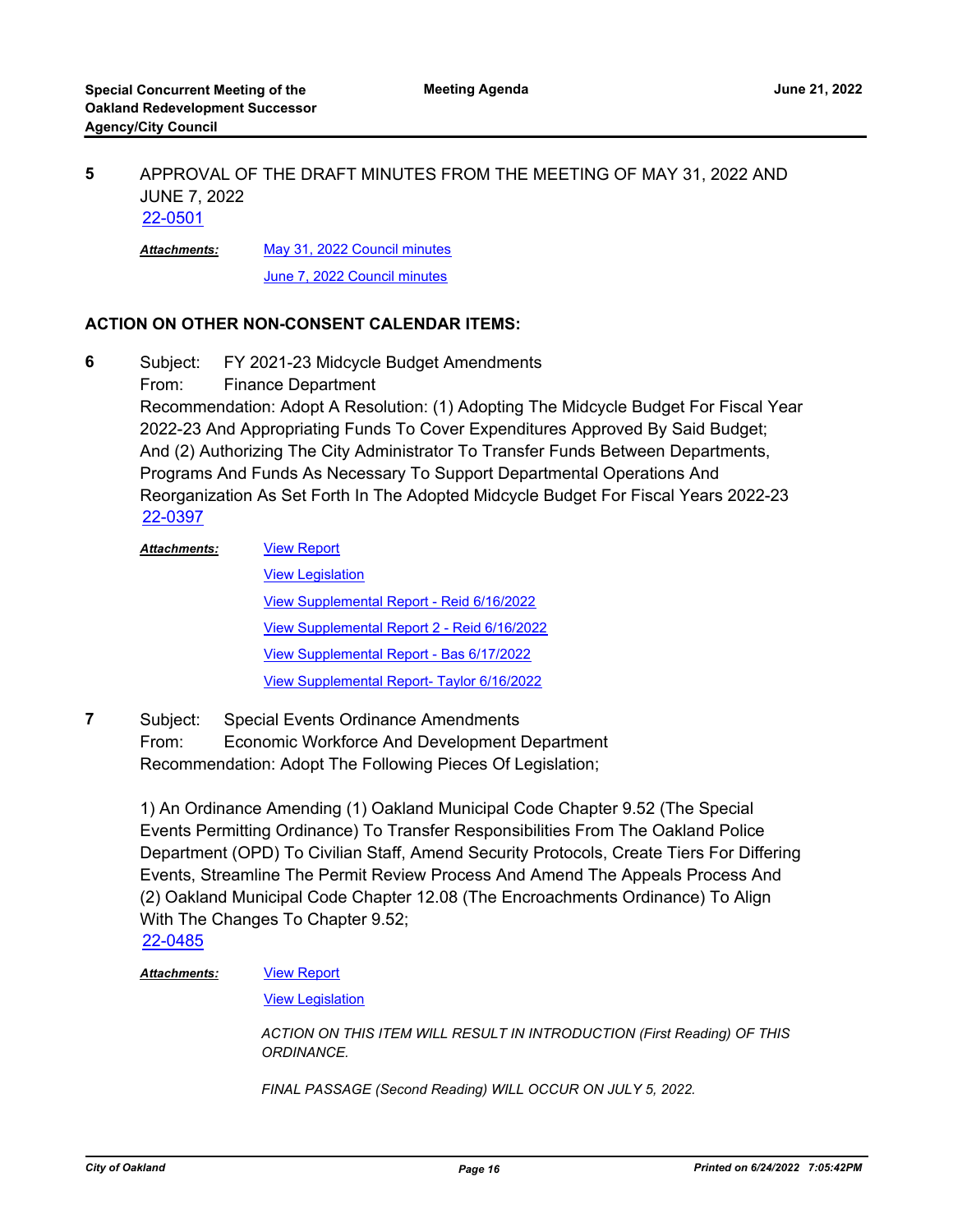2) An Ordinance Amending Oakland Municipal Code Chapter 5.52 (Private Patrol Services And Private Watchman Ordinance) To Update Language In Compliance With The City's Gender-Inclusive Language Policy Including Changing The Term "Watchman" To "Guard"; And

[22-0486](http://oakland.legistar.com/gateway.aspx?m=l&id=/matter.aspx?key=33406)

*Attachments:* [View Legislation](http://oakland.legistar.com/gateway.aspx?M=F&ID=ea8ff6a0-63bc-469a-9506-bc51c9194683.pdf)

*ACTION ON THIS ITEM WILL RESULT IN INTRODUCTION (First Reading) OF THIS ORDINANCE.* 

*FINAL PASSAGE (Second Reading) WILL OCCUR ON JULY 5, 2022.*

3) An Ordinance Amending The City Of Oakland Master Fee Schedule (Adopted By Ordinance No. 13678 C.M.S., As Amended) To Modify City Of Oakland Special Event Permit Fees

[22-0487](http://oakland.legistar.com/gateway.aspx?m=l&id=/matter.aspx?key=33407)

#### **Attachments: [View Legislation](http://oakland.legistar.com/gateway.aspx?M=F&ID=178f82e7-f15a-4c7b-8b80-76912d00214e.PDF)**

*ACTION ON THIS ITEM WILL RESULT IN INTRODUCTION (First Reading) OF THIS ORDINANCE.* 

*FINAL PASSAGE (Second Reading) WILL OCCUR ON JULY 5, 2022.*

Subject: Lake Merritt Parking Management Plan **8**

From: Transportation Department

Recommendation: Receive An Informational Report On Interdepartmental Efforts To Support Safe Access To And Use Of Lake Merritt And Adopt The Following Pieces Of Legislation;

[22-0154](http://oakland.legistar.com/gateway.aspx?m=l&id=/matter.aspx?key=33075)

[View Report](http://oakland.legistar.com/gateway.aspx?M=F&ID=d8767a19-d88f-4b59-a93a-a2bd23d91ecc.pdf) *Attachments:*

[View Supplemental Report Councilmember Taylor - 5/12/2022](http://oakland.legistar.com/gateway.aspx?M=F&ID=ee358695-d88d-4bed-a84d-a98062f16044.pdf)

[View Supplemental Report 5/13/2022](http://oakland.legistar.com/gateway.aspx?M=F&ID=539ea716-b5b9-408e-bb40-f64f18c909ed.pdf)

[View Supplemental Attachment A 5/13/2022](http://oakland.legistar.com/gateway.aspx?M=F&ID=9ea7fd98-d660-45ba-b174-7be2bd86f42d.pdf)

[View Supplemental Attachment B 5/13/2022](http://oakland.legistar.com/gateway.aspx?M=F&ID=47bdb8d3-ebe3-4b17-9023-f6fc7276b261.pdf)

[View Supplement Attachment C 5/13/2022](http://oakland.legistar.com/gateway.aspx?M=F&ID=16aa233d-68f3-4708-bc0d-72aaaade3a52.pdf)

[View Supplemental Report - 6/16/2022](http://oakland.legistar.com/gateway.aspx?M=F&ID=d37c9155-11af-4b03-9de1-11422b744208.pdf)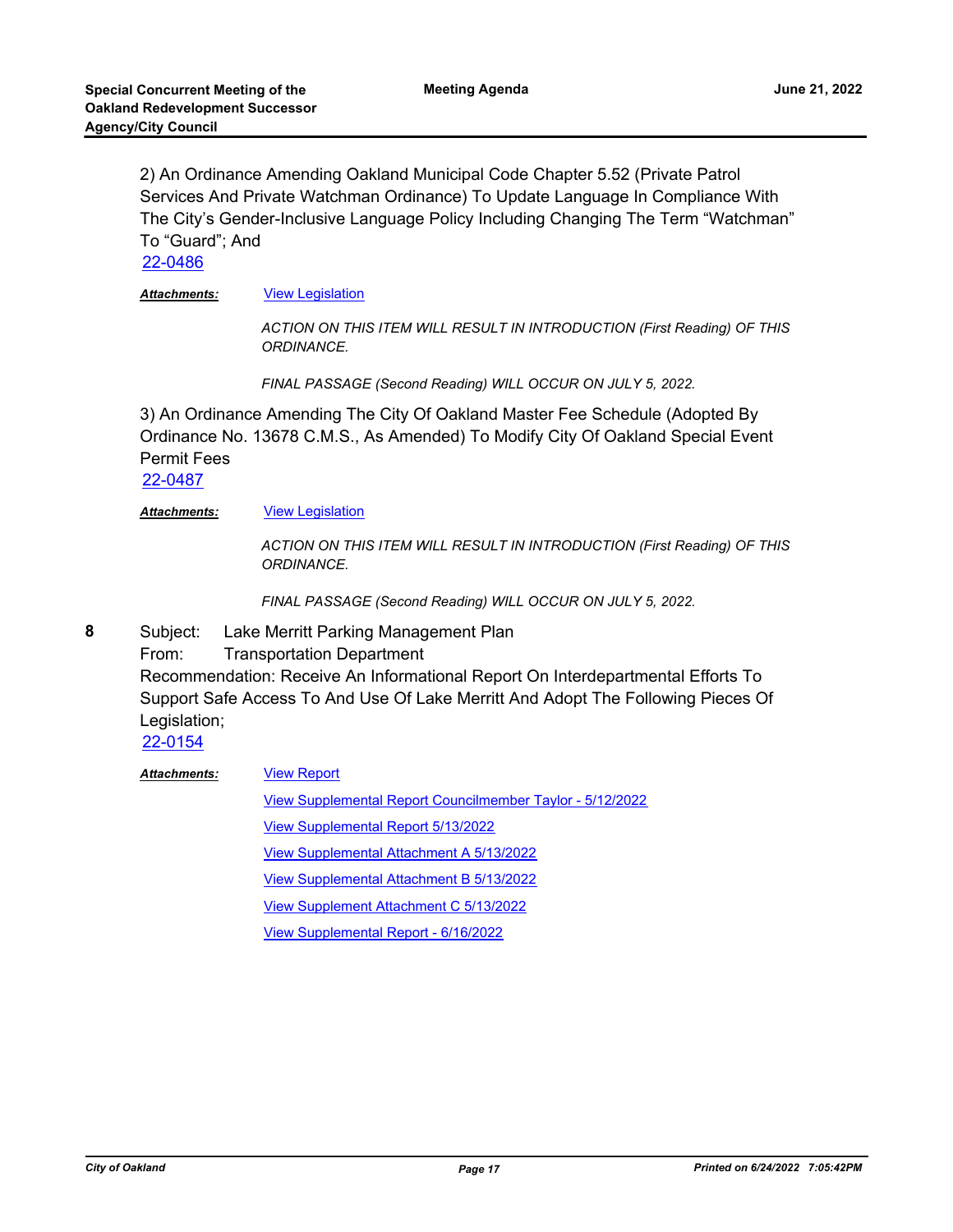Subject: Lake Merritt Parking Management Plan From: Transportation Department Recommendation: Adopt An Ordinance (1) Amending Oakland Municipal Code:

(A) Section 10.36.140 To Add The Following Streets To The List Of Approved Parking Meter Zones: Bellevue Avenue From Perkins Street To Grand Avenue, Lakeshore Avenue From Macarthur Boulevard To Lake Merritt Boulevard, Lake Merritt Boulevard From East 12th Street To Oak Street And Lakeside Drive From 17th Street To Jackson Street; And

(B) Section 10.36.090 To Remove Sundays As Holidays In Support Of Districts That Would Benefit From All Week Parking Meter Management But Restricting Sunday Meters To Only Be Enforced After 12pm; And

(C) Sections 10.36.015 And 10.36.020 To Add Pay-By-Plate As A Meter Payment Method; And (2) Adopting Appropriate California Environmental Quality Act (CEQA) Findings

[22-0155](http://oakland.legistar.com/gateway.aspx?m=l&id=/matter.aspx?key=33076)

[View Legislation](http://oakland.legistar.com/gateway.aspx?M=F&ID=0e22baa3-aa0f-48d5-b374-acf7f1966c63.pdf) *Attachments:*

[View Supplemental Legislation 5/13/2022](http://oakland.legistar.com/gateway.aspx?M=F&ID=9b79293b-839b-4d3b-a9a1-275554cbbc26.pdf)

*ACTION ON THIS ITEM WILL RESULT IN INTRODUCTION (First Reading) OF THIS ORDINANCE.* 

*FINAL PASSAGE (Second Reading) WILL OCCUR ON JULY 5, 2022.*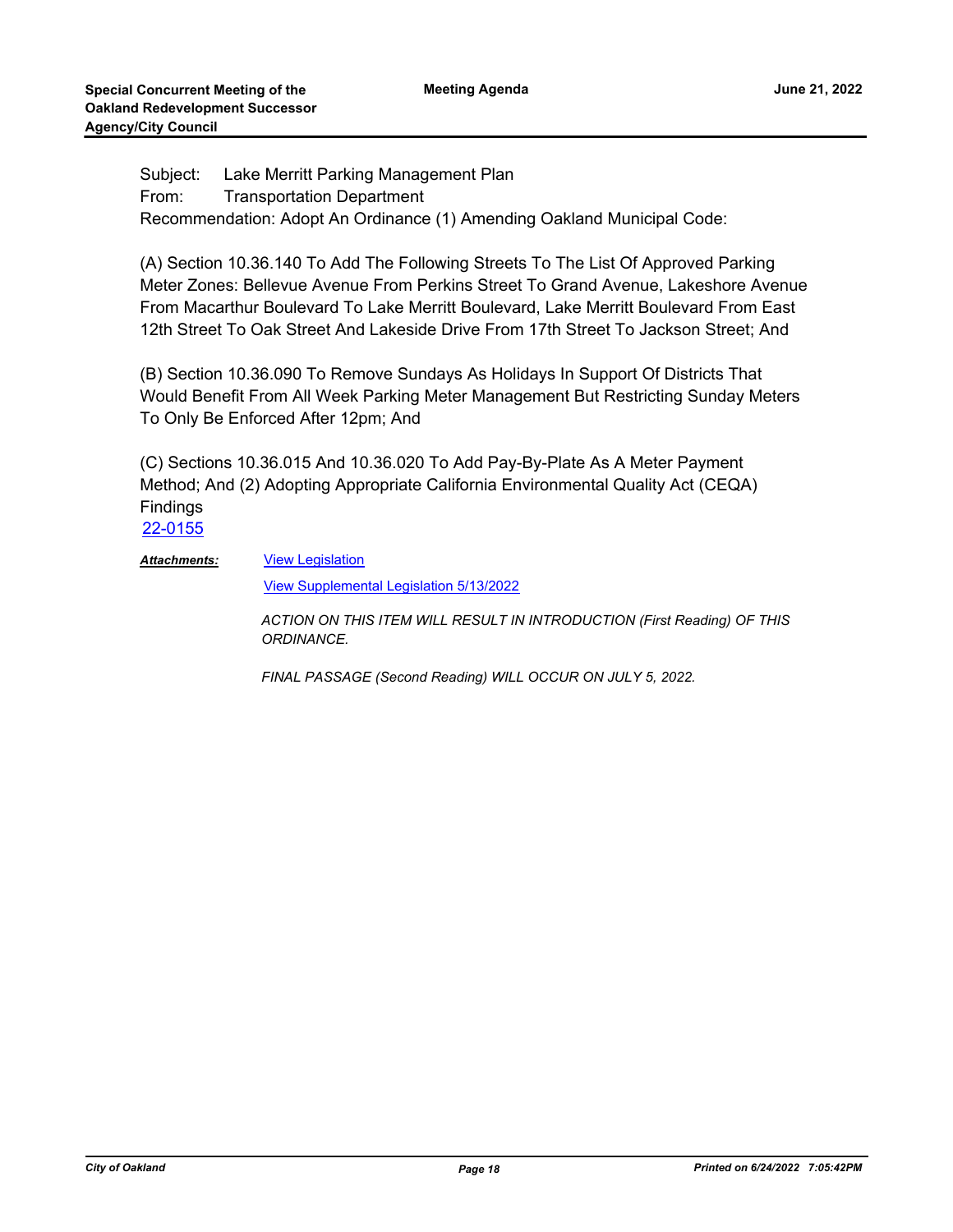2) A Resolution: (A) Authorizing The City Administrator To Implement The Lake Merritt Parking Management Plan By Installing Parking Meters, Signs And Curb Paint On The Following Streets And Designating Them As Flexible Parking Zones: Bellevue Avenue From Perkins Street To Grand Avenue, Lakeshore Avenue From Macarthur Boulevard To Lake Merritt Boulevard, Lake Merritt Boulevard From East 12th Street To Oak Street And Lakeside Drive From 14th Street To Harrison Street;

(B) Appropriating \$250,000 Dollars From Available Fund Balance In The General Purpose Fund For Materials And Labor;

(C) Waiving The Competitive Request For Proposals/Qualifications (RFP/Q) Competitive Selection Requirement And The Local Business/Small Local Business Requirements And Amending And Extending The Existing Professional Services Agreement With Parkmobile USA, Inc. ("Parkmobile") For Up To One Year In An Amount Not To Exceed Two Hundred Fifty Thousand Dollars (\$250,000) For The Reimbursement Of Transaction Fees Charged To Parkers;

(D) Waiving The RFP/Q Competitive Selection Requirement And The Local Business/Small Local Business Requirements And Amending And Increasing The Existing Contract With Conduent, Inc. ("Conduent") For Parking System Services In The Amount Of \$876,000;

(E) Affirming That The District Bordering Lake Merritt Would Benefit From Metering, 8am-To-8pm Monday Through Saturday And 12pm-To-8pm Sundays; And

(F) Adopting Appropriate California Environmental Quality Act (CEQA) Findings; And

(G) Allocating The Net Revenue From This Program To Park Maintenance, Park Stewardship, Traffic Safety, Support For An Ongoing Vendor Program, And Discounted Transportation Access To The Lake.

(H) Establishing The Program As A One Year Pilot With Semi-Annual And Annual Review By The Parks And Recreation Advisory Commission And The City Council Life Enrichment Committee [TITLE CHANGE] [22-0156](http://oakland.legistar.com/gateway.aspx?m=l&id=/matter.aspx?key=33077)

[View Legislation](http://oakland.legistar.com/gateway.aspx?M=F&ID=58e12837-8564-448e-8fbe-41fdada90e97.pdf) *Attachments:*

> [View Supplemental Legislation 5/13/2022](http://oakland.legistar.com/gateway.aspx?M=F&ID=8faf2eb2-221b-4356-8e98-9b48cda20bbd.pdf) [View Supplemental Legislation - 6/16/2022](http://oakland.legistar.com/gateway.aspx?M=F&ID=c9e0f0f7-00f6-4182-b15b-6b4e4c64e736.pdf) [89277 CMS](http://oakland.legistar.com/gateway.aspx?M=F&ID=14483a69-f2b6-413b-b0a8-cb3187415a31.pdf)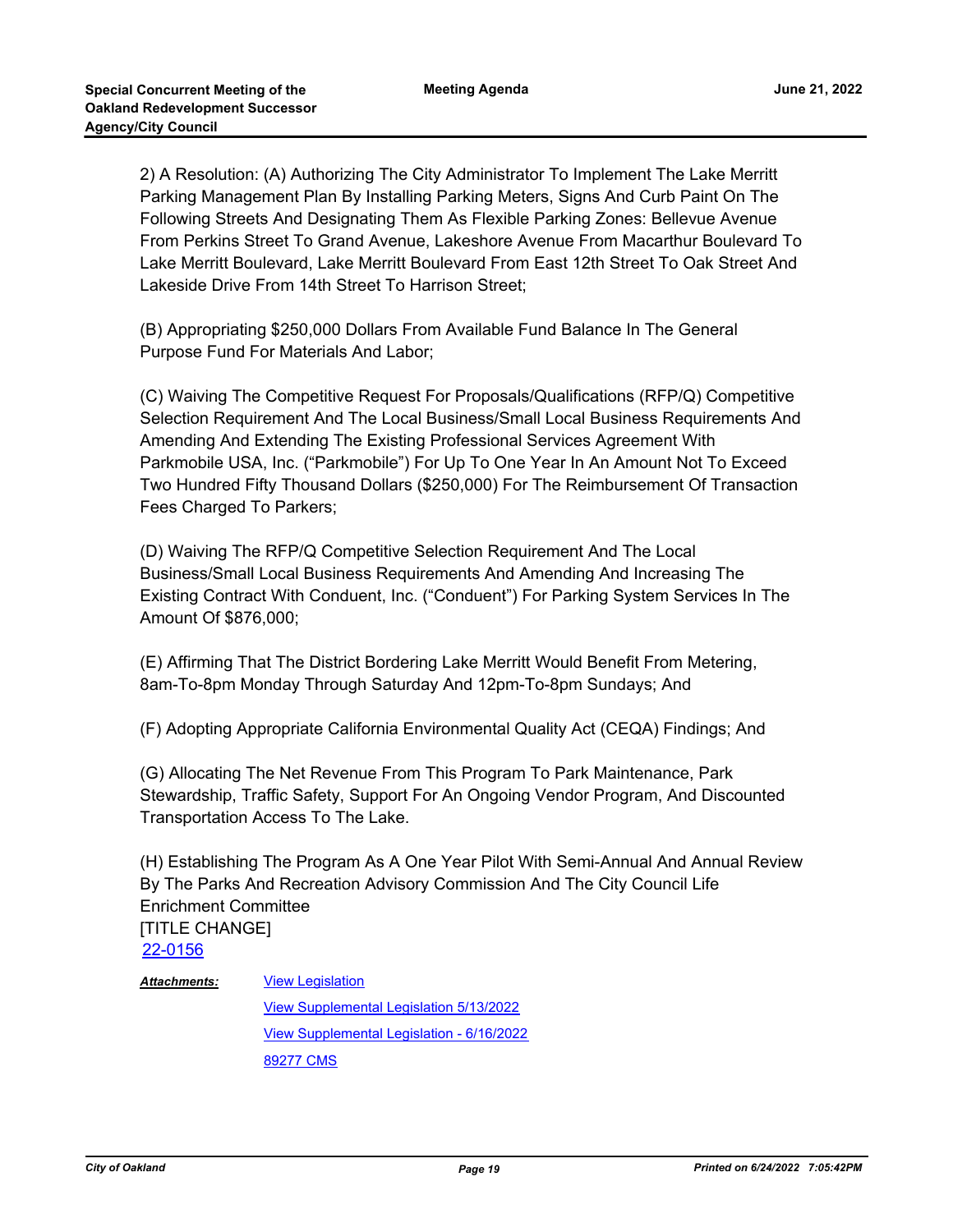Subject: Traffic Safety And Pedestrian Safety Improvements From: Vice Mayor Kaplan Recommendation: Receive An Informational Report And Recommendations For Improving And Expediting Traffic Calming Installations Throughout Needed Locations In Oakland, Including Completion Of Installation Of Approved Speed Bumps, And Recommended Budget Adjustments To Provide For Ongoing Capacity To Ensure Traffic Safety And Pedestrian Safety Improvements Are Completed Timely Throughout Oakland **9** [22-0171](http://oakland.legistar.com/gateway.aspx?m=l&id=/matter.aspx?key=33092)

[View Report](http://oakland.legistar.com/gateway.aspx?M=F&ID=975a7659-58f8-4c91-8c34-73272c8bb236.pdf) *Attachments:*

[View Report Attachment A](http://oakland.legistar.com/gateway.aspx?M=F&ID=8043ef3a-3998-4d1e-9c2b-5483d64aa614.pdf) **[View Report Attachment B](http://oakland.legistar.com/gateway.aspx?M=F&ID=aaeee93f-c1fd-4078-bde2-b83ed4bdbea3.pdf)** [View Report Attachment C](http://oakland.legistar.com/gateway.aspx?M=F&ID=d814d94e-7ba6-4870-8268-1818e023db37.pdf) **[View Report Attachment D](http://oakland.legistar.com/gateway.aspx?M=F&ID=36d4658c-a74c-48a6-943e-57324473d9c0.pdf)** [View Report Attachment E](http://oakland.legistar.com/gateway.aspx?M=F&ID=eee12614-6144-47a5-bd82-d5de2e0238f3.pdf) [View Report Attachment F](http://oakland.legistar.com/gateway.aspx?M=F&ID=4ea02c24-d5b2-4551-99e6-89bb669c5040.pdf) [View Report Attachment G](http://oakland.legistar.com/gateway.aspx?M=F&ID=ceeac246-c7e9-4ffa-b06d-6ad761b9ce49.pdf) **[View Report Attachment H](http://oakland.legistar.com/gateway.aspx?M=F&ID=fb8e3ab2-9ff4-4d38-9813-bd346c1398e7.pdf)** [View Supplemental Report - 5/12/2022](http://oakland.legistar.com/gateway.aspx?M=F&ID=a0ed72c4-dc2a-42e3-bf2f-c02914d5a4a7.pdf) [View Supplemental Report Attachment A - 5/12/2022](http://oakland.legistar.com/gateway.aspx?M=F&ID=dfc458ec-e286-4ba8-ad32-a5595faff709.pdf) [View Supplemental Report Attachment B - 5/12/2022](http://oakland.legistar.com/gateway.aspx?M=F&ID=0af517fd-e130-4b91-9cbc-e792b3178ea6.pdf) [View Supplemental Report - 6/14/2022](http://oakland.legistar.com/gateway.aspx?M=F&ID=14580305-a2e3-40bb-bf83-4f4368456468.pdf)

## **10 The Item regarding the "On-Call Planning Support Services" was withdrawn from this agenda at the June 16, 2022 Rules and Legislation and rescheduled to the July 5, 2022 City Council Agenda**

Subject: Calling On Microsoft Corporation To Allow Users To Designate Pronouns From: Office Of The City Attorney Recommendation: Adopt A Resolution Calling On Microsoft Corporation To Allow Users To Designate Their Personal Pronouns In Their Microsoft Teams' User Profiles **11** [22-0493](http://oakland.legistar.com/gateway.aspx?m=l&id=/matter.aspx?key=33413)

#### [View Report](http://oakland.legistar.com/gateway.aspx?M=F&ID=d118b498-3c91-4935-a084-69fd7018489b.PDF) [View Legislation](http://oakland.legistar.com/gateway.aspx?M=F&ID=8c3f9f1e-db05-423f-b690-953e7dacf4f9.PDF) [View Supplemental Legislation - 6/16/2022](http://oakland.legistar.com/gateway.aspx?M=F&ID=ec22aca8-91bf-43e4-96ea-f59370beb983.PDF) [89278 CMS](http://oakland.legistar.com/gateway.aspx?M=F&ID=faa266fe-133a-496e-a0c3-ab11c684904b.pdf) *Attachments:*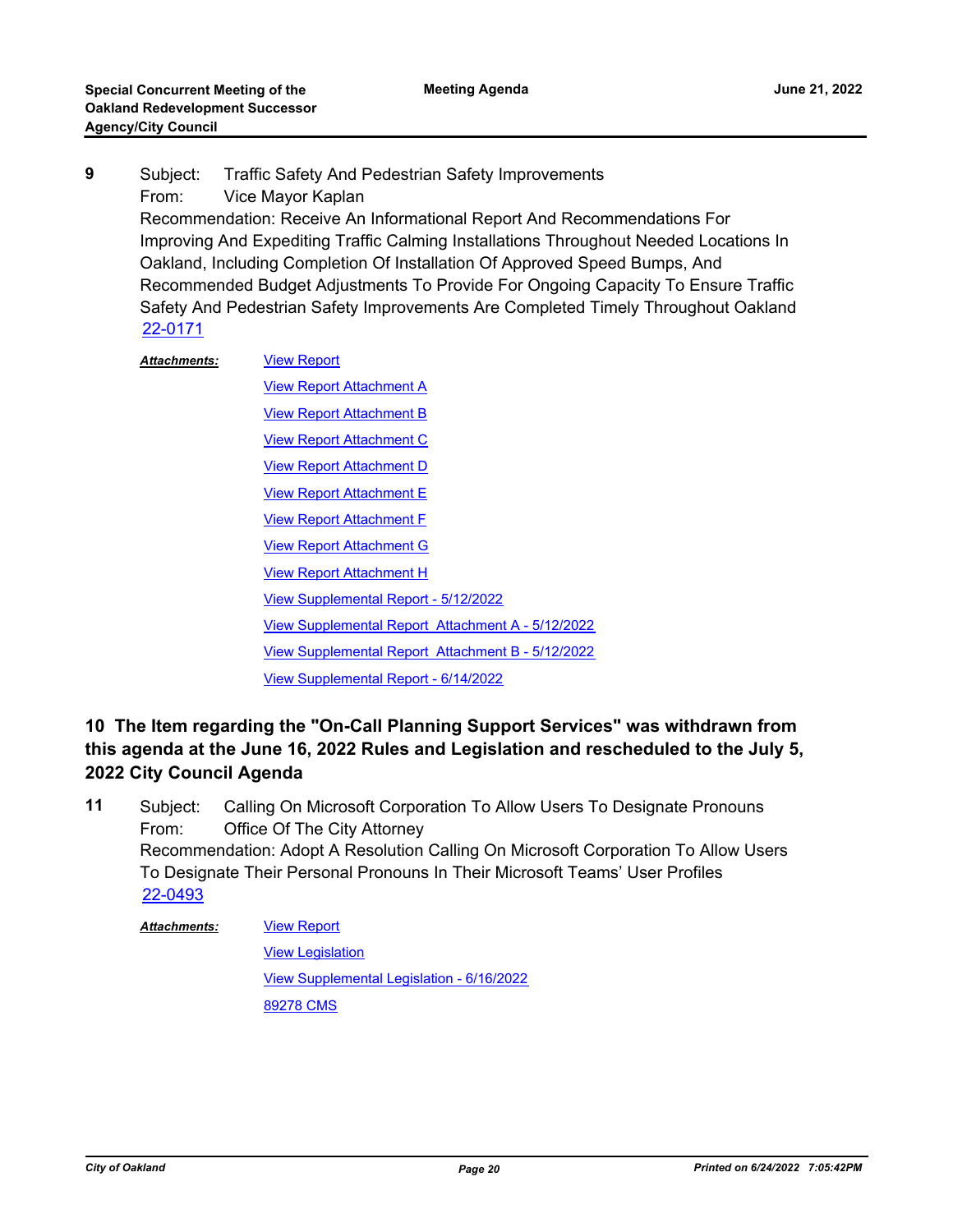#### Subject: Caltrans Clean California Maintenance Agreement And Grant From: Public Works Department Recommendation: Adopt The Following Pieces of Legislation; **12**

1) A Resolution Authorizing The City Administrator To: (1) Accept And Appropriate Clean California Grant Funds To Oakland Public Works For Six Hundred Forty Thousand Dollars (\$640,000) Per Year For Two Years For A Total Of \$1,280,000 From The California Department Of Transportation (Caltrans); And (2) Execute A Two- Year, Clean California Maintenance Agreement Between Caltrans And The City Of Oakland (City) To Provide Litter, Bulky Waste, And Homeless Encampment Debris Removal Services To Caltrans' In The State Of California's Rights Of Way In The City; And [22-0475](http://oakland.legistar.com/gateway.aspx?m=l&id=/matter.aspx?key=33395)

[View Report](http://oakland.legistar.com/gateway.aspx?M=F&ID=15098f12-62d5-4f1f-a873-540732c4e3fc.pdf) [View Legislation](http://oakland.legistar.com/gateway.aspx?M=F&ID=ca1ad4ae-2eae-4970-a8e8-17313d47c711.pdf) [89279 CMS](http://oakland.legistar.com/gateway.aspx?M=F&ID=24469857-25d1-4974-abef-606883e78a51.pdf) *Attachments:*

2) A Resolution: (1) Amending And Extending The Term Of The As-Needed Contract With The Beautification Council By Fourteen (14) Months From April 30, 2023, To June 30, 2024; (2) Increasing The Contract Amount By One Million Two Hundred Eighty Thousand Dollars (\$1,280,000) For A Total Not To Exceed Contract Amount Of Two Million Eight Hundred Eighty Thousand Dollars (\$2,880,000); And (3) Waiving Further Advertising And Competitive Request For Proposal/Qualification Selection And Local Business/Small Local Business Participation Requirements

[22-0478](http://oakland.legistar.com/gateway.aspx?m=l&id=/matter.aspx?key=33398) *Attachments:*

[View Report](http://oakland.legistar.com/gateway.aspx?M=F&ID=84aa16e0-d426-403e-891b-4d7f007a3859.pdf)

[View Legislation](http://oakland.legistar.com/gateway.aspx?M=F&ID=991e3ae4-9b0f-4a71-985b-2424eeaec5af.pdf)

Subject: Report And Recommendation On OPD Calls For Service **13**

From: Council President Bas

Recommendation: Approve A Report And Recommendation From The City Administrator On Police Department Calls For Service Pursuant To Resolution No. 88717 C.M.S. With Recommendations For The Additional Transfer Of Certain Categories Of Non-Violent, Non-Criminal Calls For Service From The Police Department To Other Departments [22-0524](http://oakland.legistar.com/gateway.aspx?m=l&id=/matter.aspx?key=33444)

[View Report](http://oakland.legistar.com/gateway.aspx?M=F&ID=99aa6dea-13f0-49e6-bf93-73e8a8c4083e.pdf) *Attachments:*

**[View Attachment A](http://oakland.legistar.com/gateway.aspx?M=F&ID=4662ff1b-8d1a-4167-b6d0-11862d521512.pdf)**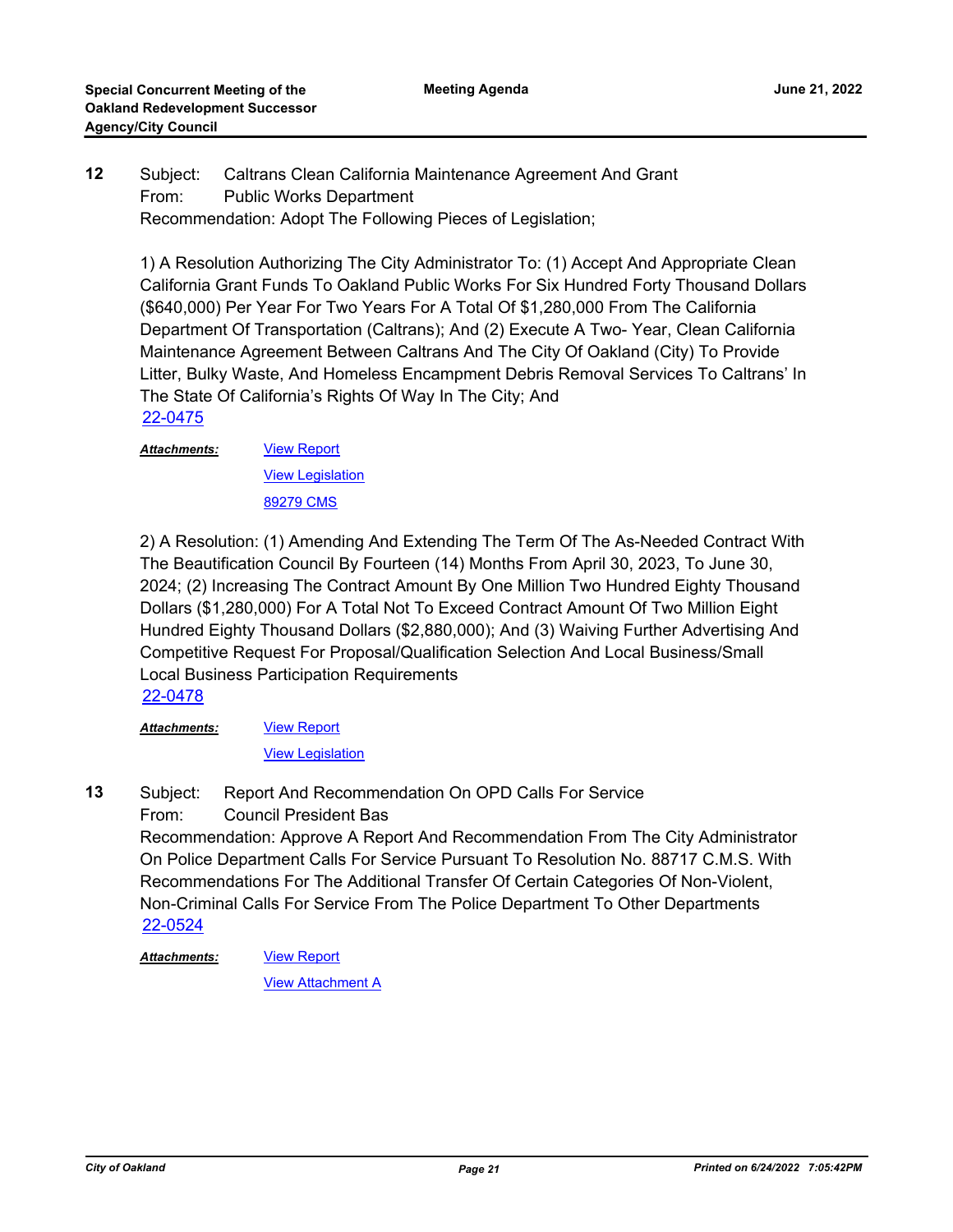Subject: Charter Amendment Ballot Measure Regarding Non-Gendered Language From: Office Of The City Attorney, Council President Fortunato Bas, Councilmember Gallo, Reid, And Kalb **S14**

Recommendation: Adopt A Resolution On The City Council's Own Motion Submitting To The Voters For The November 8, 2022, General Municipal Election A Measure That, Pursuant To Council Resolution No. 88320 C.M.S., Would Amend The City Charter In Its Entirety To: (1) Replace Gender-Specific Language With Gender-Inclusive Language, In Recognition That Women And Non-Binary Persons As Well As Men, Hold Positions As City Officers And City Staff; And (2) Delete Articles XIV And XV Pertaining To Obsolete Retirement Systems For Police Officers And Firefighters, Respectively; And Directing The City Clerk To Fix The Date For Submission Of Arguments And Provide For Notice And Publication, And Take Any And All Actions Necessary Under Law To Prepare For And Conduct The November 8, 2022, General Municipal Election [22-0446](http://oakland.legistar.com/gateway.aspx?m=l&id=/matter.aspx?key=33367)

[View Report](http://oakland.legistar.com/gateway.aspx?M=F&ID=996a98ae-2ab6-417a-8eed-ab9bf17cbb92.PDF) *Attachments:*

[View Legislation](http://oakland.legistar.com/gateway.aspx?M=F&ID=8bd4359a-7f0e-4683-9062-57ed75293b2f.PDF)

[89280 CMS](http://oakland.legistar.com/gateway.aspx?M=F&ID=657f93ae-b728-412b-81c2-25cdb6c04062.pdf)

Subject: Non-Citizen Voting Measure To The November 8, 2022 General Election From: Councilmembers Kalb And Reid **S15**

Recommendation: Adopt A Resolution On The City Council's Own Motion Submitting To The Voters At The November 8, 2022 General Municipal Election, An Amendment To Article XI (Elections) Of The Charter Of The City Of Oakland To Add Section 1107 To Provide For Voting By Noncitizen Residents Who Are The Parents, Legal Guardians, Or Legally Recognized Caregivers Of A Child Residing In Oakland To Vote For The Office Of School Board Director On The Oakland Unified School District Board, And Directing The City Clerk To Take All Actions Necessary Under Law To Submit This Item To The November 8, 2022 General Election

[22-0470](http://oakland.legistar.com/gateway.aspx?m=l&id=/matter.aspx?key=33391)

*Sponsors:* Reid

*Attachments:*

[View Report](http://oakland.legistar.com/gateway.aspx?M=F&ID=724c54a4-becb-4733-9486-37b42dab59d7.pdf) **[View Legislation](http://oakland.legistar.com/gateway.aspx?M=F&ID=6f9b40ea-9d87-495d-9e91-73dd864fdec0.pdf)** [View Supplemental Legislation - 6/9/2022](http://oakland.legistar.com/gateway.aspx?M=F&ID=8a51dd17-e6ed-43c2-bdae-5b6237541f7a.PDF) [89281 CMS](http://oakland.legistar.com/gateway.aspx?M=F&ID=8a14f2f1-b63e-4c33-9b4a-347c88cda534.pdf)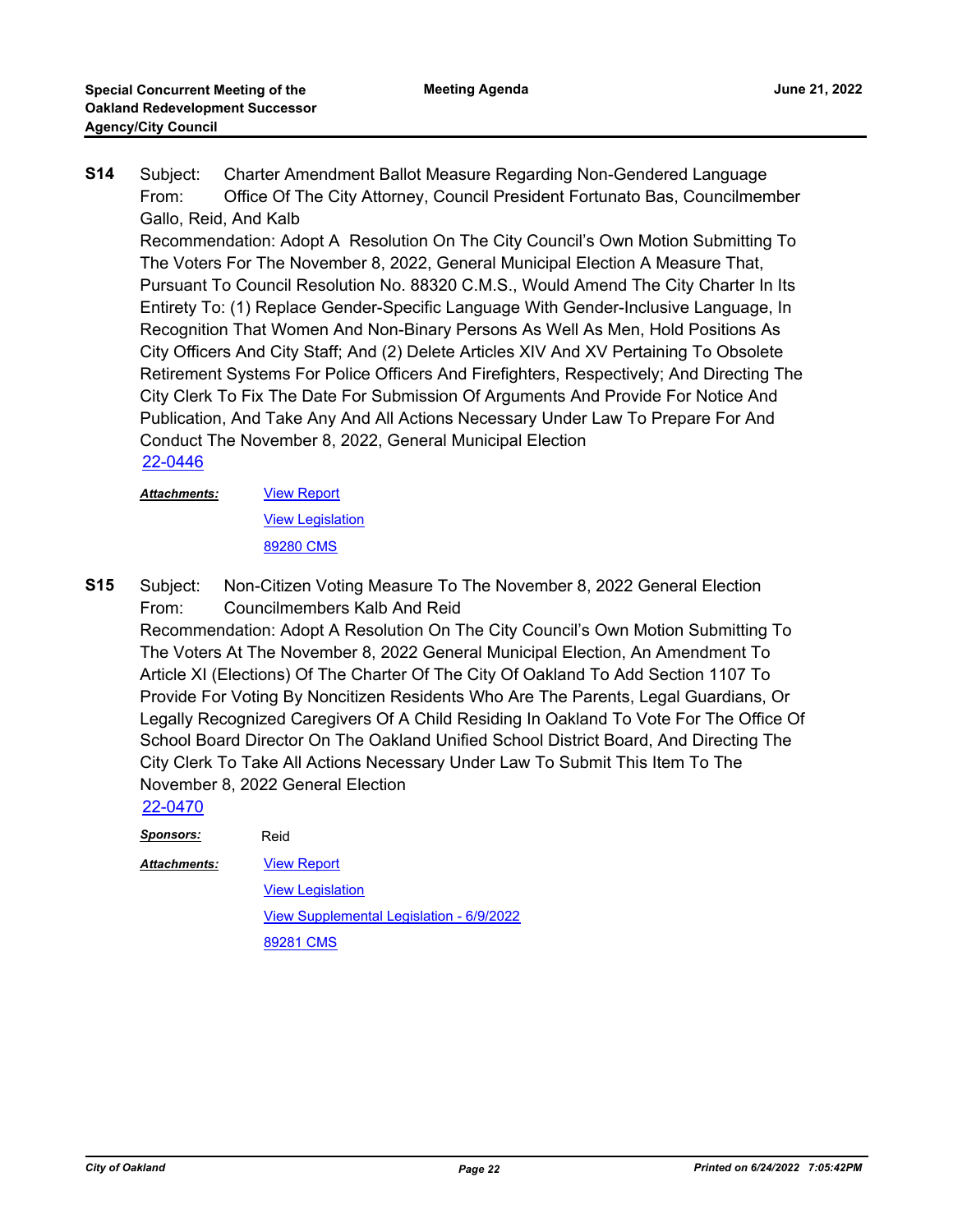Subject: Fiscal Year (FY) 2022-23 Local Measures M, N, Library Q, Z, D, Parks Q, And Measure AA **S16**

From: Finance Department

Recommendation: Adopt An Ordinance (1) Authorizing A Fiscal Year 2022-23 Increase In The Rate Of Property Tax Imposed By Voter-Approved Measures; And (2) Fixing The Rate Of The Property Tax And Levying A Tax On Real And Personal Property In The City Of Oakland For Fiscal Year 2022-23 For The Emergency Medical Services Retention Act Of 1997 (Measure M), The Paramedic Services Act Of 1997 (Measure N), The Library Services Retention And Enhancement Act Of 2004 (Library Measure Q), The 2014 Oakland Public Safety And Services Violence Prevention Act (Measure Z), The 2018 Oakland Public Library Preservation Act (Measure D), The 2020 Oakland Parks And Recreation Preservation, Litter Reduction, Homelessness Support Act (Parks Measure Q), And The Children's Initiative Of 2018 (Measure AA) [22-0427](http://oakland.legistar.com/gateway.aspx?m=l&id=/matter.aspx?key=33348)

#### [View Report](http://oakland.legistar.com/gateway.aspx?M=F&ID=f54b1cc3-0ceb-4619-98ee-55c76714d815.pdf) *Attachments:*

[View Legislation](http://oakland.legistar.com/gateway.aspx?M=F&ID=32c254b5-9575-45fa-96bd-4a9b66abdc6c.pdf)

[View Supplemental Notice And Digest - 6/7/2022](http://oakland.legistar.com/gateway.aspx?M=F&ID=1b77705e-ea34-41ff-8870-e27677e6b718.pdf)

*ACTION ON THIS ITEM WILL RESULT IN FINAL PASSAGE (Second Reading) OF THIS ORDINANCE.*

*INTRODUCTION (First Reading) WAS PASSED ON JUNE 7, 2022; 6 AYES, 1 NO - FIFE, AND 1 ABSTENTION - KAPLAN.*

#### **OPEN FORUM / CITIZEN COMMENTS**

#### **ADJOURNMENT OF COUNCIL SESSION**

**(Meeting Shall Conclude No Later Than 6:30 P.M., Unless Extended By Majority Vote Of The Council)**

### **Americans With Disabilities Act**

**If you need special assistance to participate in Oakland City Council and Committee meetings please contact the Office of the City Clerk. When possible, please notify the City Clerk 5 days prior to the meeting so we can make reasonable arrangements to ensure accessibility. Also, in compliance with Oakland's policy for people with environmental illness or multiple chemical sensitivities, please refrain from wearing strongly scented products to meetings.**

**Office of the City Clerk - Agenda Management Unit Phone: (510) 238-6406 Fax: (510) 238-6699 Recorded Agenda: (510) 238-2386 Telecommunications Relay Service: 711**